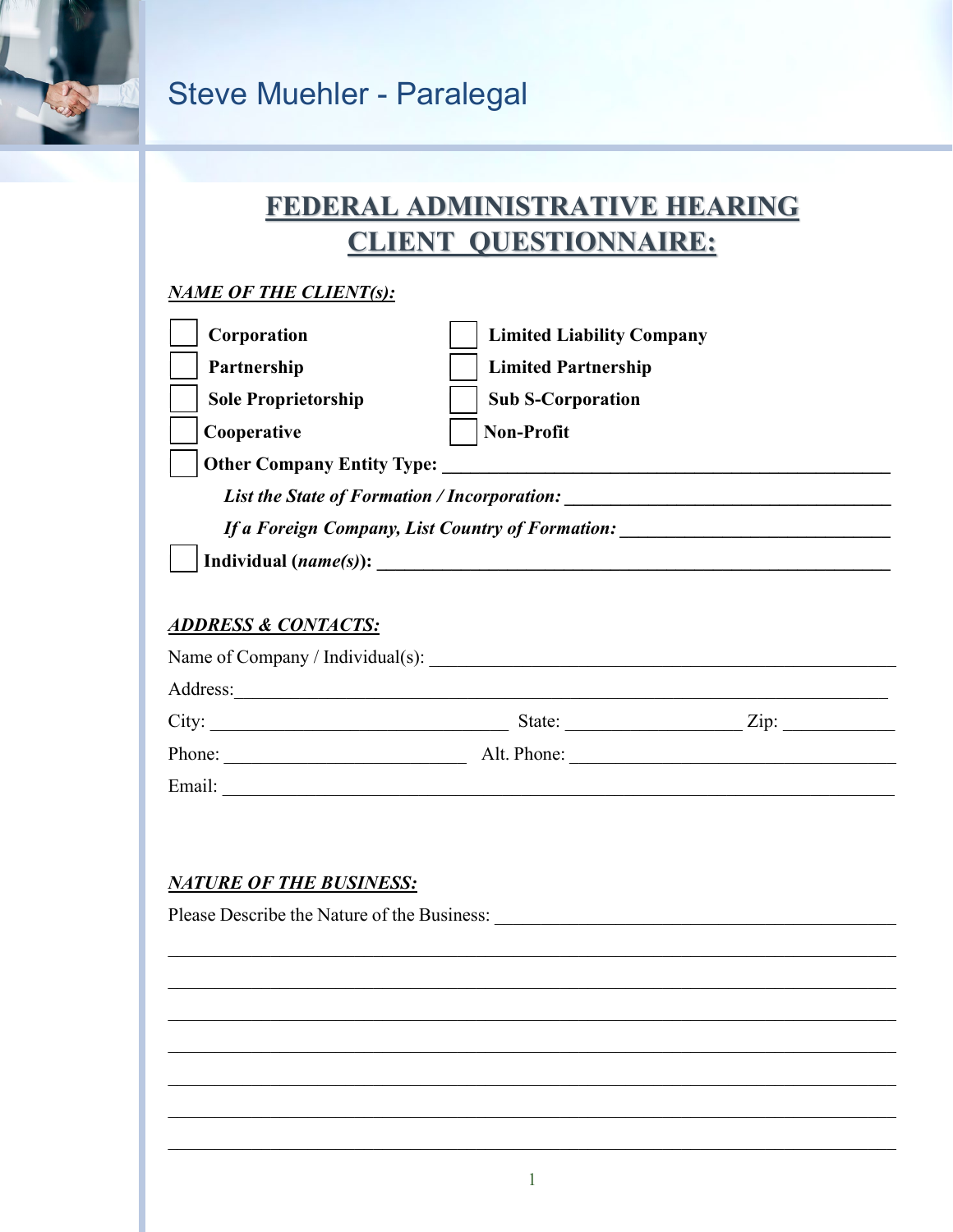#### **Which Federal Agency is bringing the Federal Administrative Law Proceeding against you:**

| <b>Commodity Futures Trading Commission</b>                                  |
|------------------------------------------------------------------------------|
| Department of Agriculture                                                    |
| Department of Health & Human Services (Dept. Appeals Board)                  |
| Department of Health & Human Services (Dept. of Medicare Hearings & Appeals) |
| Department of Housing & Urban Development                                    |
| Department of the Interior                                                   |
| Department of Justice – Executive Office for Immigration Review              |
| Department of Labor                                                          |
| Department of Transportation                                                 |
| Department of Veterans Affairs                                               |
| <b>Environmental Protection Agency</b>                                       |
| <b>Equal Employment Opportunity Commission</b>                               |
| <b>Federal Aviation Administration</b>                                       |
| <b>Federal Communications Commission</b>                                     |
| <b>Federal Energy Regulatory Commission</b>                                  |
| <b>Federal Labor Relations Authority</b>                                     |
| <b>Federal Maritime Commission</b>                                           |
| Federal Mine Safety & Health Review Commission                               |
| <b>Federal Reserve Board of Governors</b>                                    |
| <b>Federal Trade Commission</b>                                              |
| Food & Drug Administration                                                   |
| General Services Administration                                              |
| <b>International Trade Commission</b>                                        |
| Merit Systems Protection Board                                               |
| National Labor Relations Board                                               |
| National Transportation Safety Board                                         |
| <b>Nuclear Regulatory Commission</b>                                         |
| Occupational Safety & Health Review Commission                               |
| Office of Financial Institution Adjudication                                 |
| <b>Continued on the Next Page</b>                                            |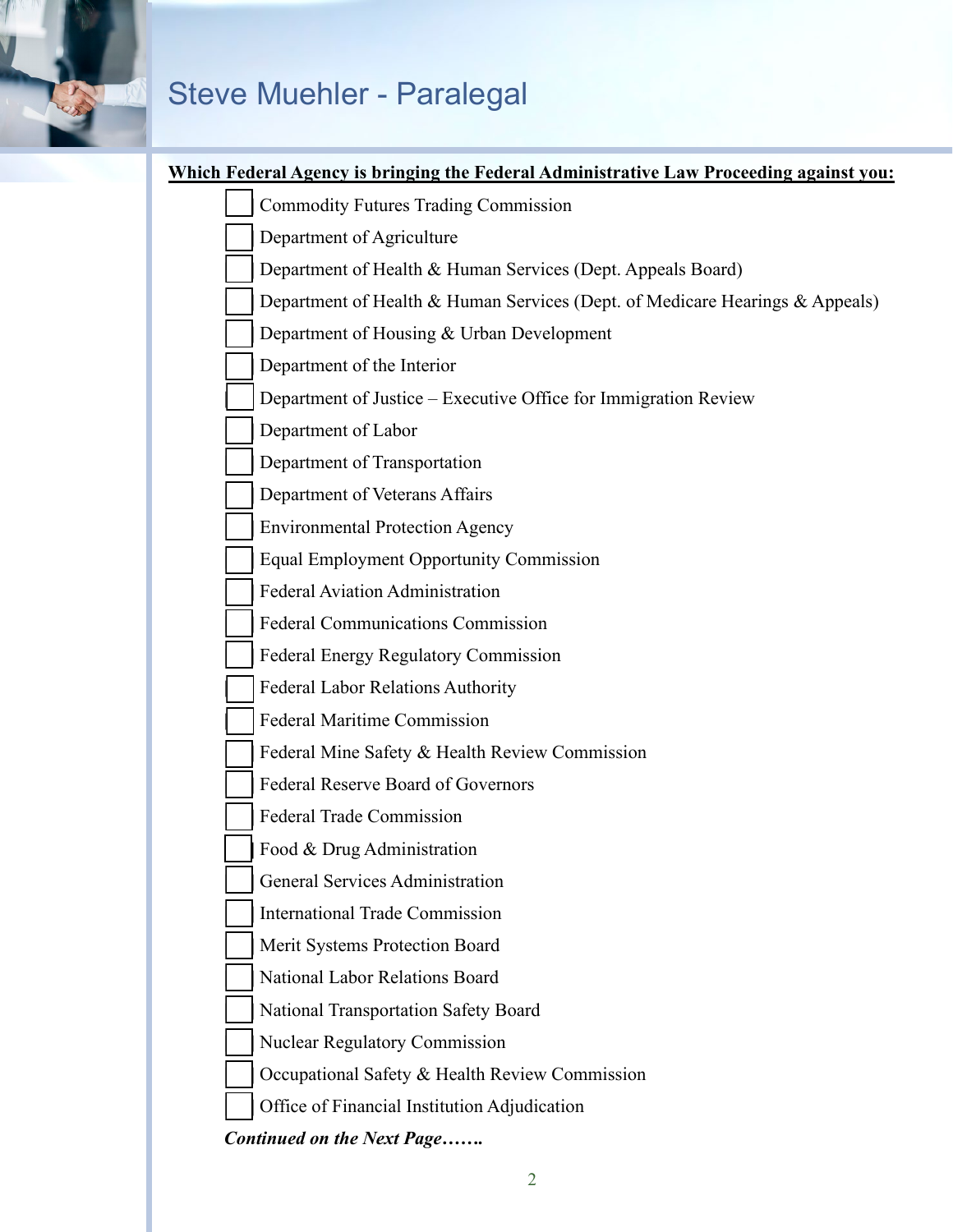

| Patent & Trademark Office            |
|--------------------------------------|
| United States Coast Guard            |
| United States Postal Service         |
| Securities & Exchange Commission     |
| <b>Small Business Administration</b> |
| Social Security Administration       |
| ther:                                |

Briefly Describe the Subject Matter of the Administrative Law Proceeding being brought:

| Have you been served with Legal Documents: |                        |  |  |
|--------------------------------------------|------------------------|--|--|
| Yes                                        | $\overline{\text{No}}$ |  |  |
|                                            |                        |  |  |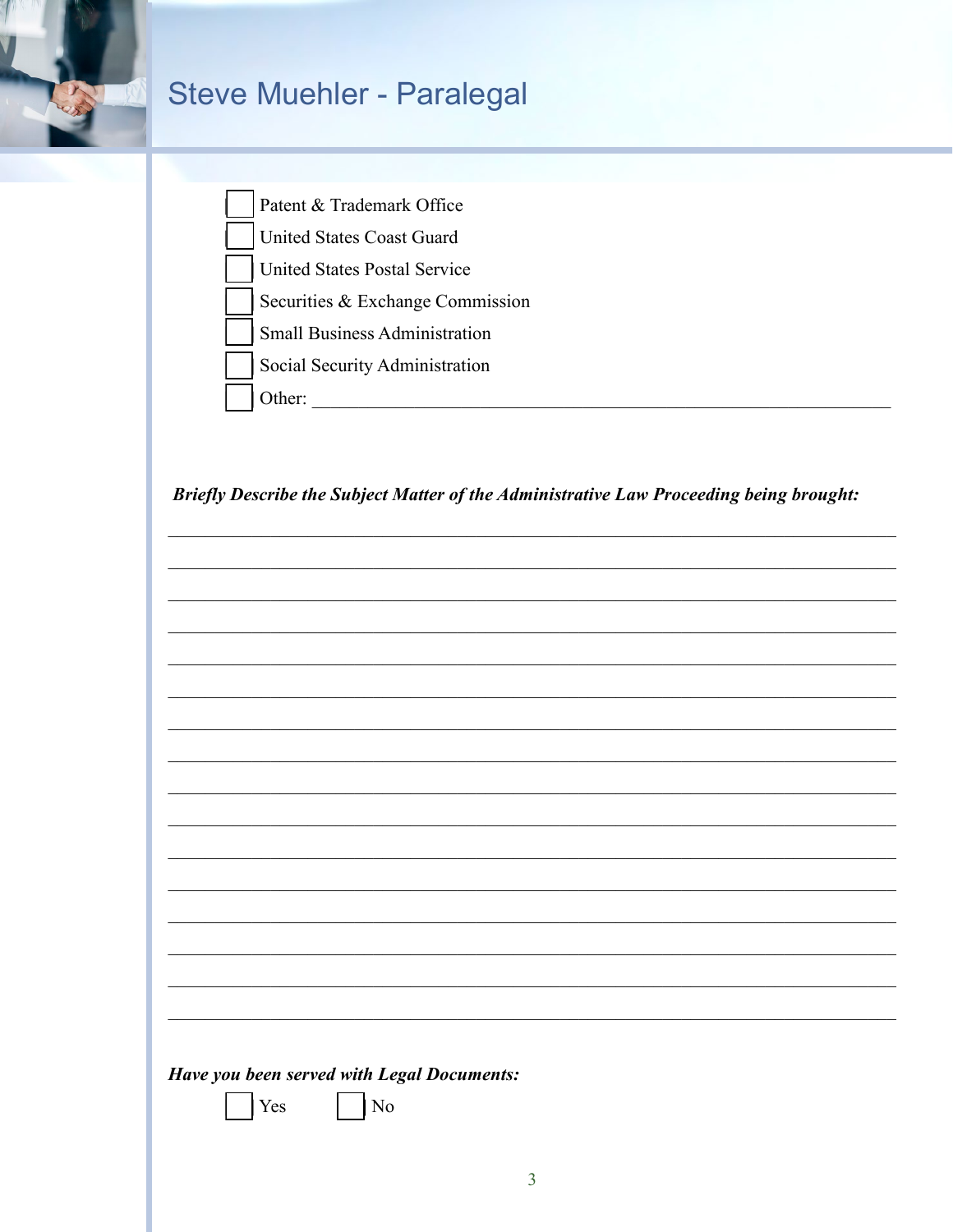

#### **LIST OF REAL ESTATE OWNED BY CLIENT:**

*Print and Complete this page for all Real Estate Assets owned by the CLIENT. You may submit this information on a separate form – email separate form to [Steve@SteveMuehler.com.](mailto:Steve@SteveMuehler.com)* 

#### **Real Estate:**

- Address:  $\blacksquare$
- Briefly Describe Property:
- First Mortgage Balance: \$
- First Mortgage Monthly Payment: \$
- If Client is behind on Mortgage Payments, how much: \$
- Lender:  $\blacksquare$
- Balances of Other Loans Secured to Property: \$\_\_\_\_\_\_\_\_\_\_\_\_\_\_\_\_\_\_\_\_\_\_\_\_\_\_\_\_\_\_\_\_
- Monthly Payment Amounts for other Secured Loans: \$
- If Client is behind on Mortgage Payments, how much: \$
- Name of Other Loan(s) Lender(s):
- The Client's Percentage of Ownership, or the \$ amount of equity the Client has in the Property (if Client is not the sole owner): \_\_\_\_\_\_\_\_\_\_\_\_\_\_\_\_\_\_\_\_\_\_\_\_\_\_\_\_\_\_%
- Is this Property in Foreclosure:

*NOTE: Any documents you have for any Pending Foreclosures, please email to [Steve@SteveMuehler.com](mailto:Steve@SteveMuehler.com) with your Name in the Subject Line.* 

 $\mathcal{L}_\text{G}$  , and the contribution of the contribution of the contribution of the contribution of the contribution of the contribution of the contribution of the contribution of the contribution of the contribution of t

 $\mathcal{L}_\text{G}$  , and the contribution of the contribution of the contribution of the contribution of the contribution of the contribution of the contribution of the contribution of the contribution of the contribution of t

 $\mathcal{L}_\text{G}$  , and the contribution of the contribution of the contribution of the contribution of the contribution of the contribution of the contribution of the contribution of the contribution of the contribution of t

 $\mathcal{L}_\text{G}$  , and the contribution of the contribution of the contribution of the contribution of the contribution of the contribution of the contribution of the contribution of the contribution of the contribution of t

 $\mathcal{L}_\text{G}$  , and the contribution of the contribution of the contribution of the contribution of the contribution of the contribution of the contribution of the contribution of the contribution of the contribution of t

 $\mathcal{L}_\text{G}$  , and the contribution of the contribution of the contribution of the contribution of the contribution of the contribution of the contribution of the contribution of the contribution of the contribution of t

Notes (anything we should know about this Property): \_\_\_\_\_\_\_\_\_\_\_\_\_\_\_\_\_\_\_\_\_\_\_\_\_\_\_

[\_\_] No [\_\_] Yes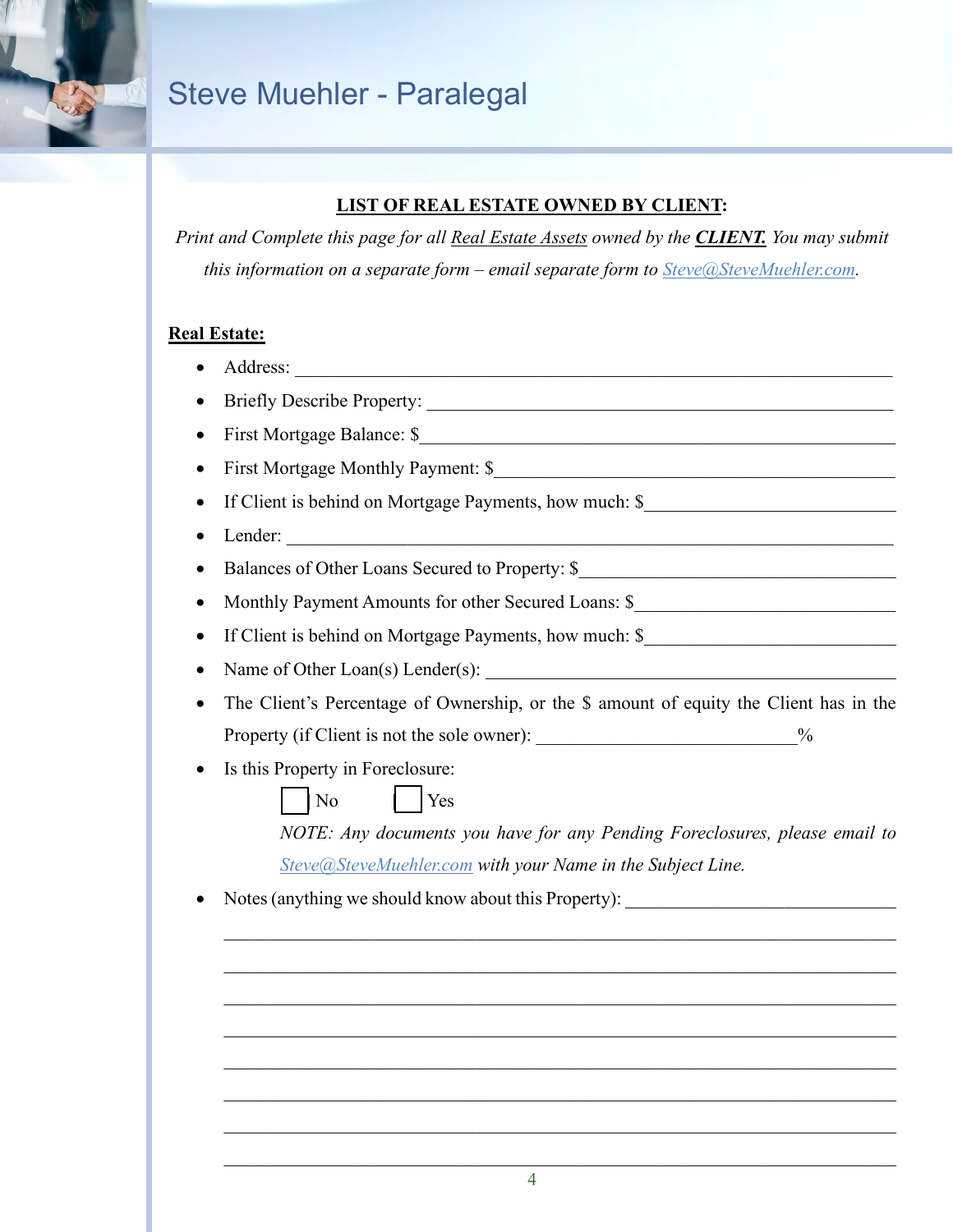

#### **LIST OF ASSETS / PROPERTY:**

Print and Complete this page for all **Automobiles** owned by the **CLIENT**. You may submit this information on a separate form - email separate form to Steve@SteveMuehler.com.

#### **PART I (Automobiles):**

| Description of Auto:  |                                 |
|-----------------------|---------------------------------|
|                       | Year: Make: Make: Model: Model: |
|                       | Miles: Vin: Vin:                |
|                       |                                 |
|                       | Description of Auto:            |
|                       | Year: Make: Make: Model: Model: |
|                       |                                 |
|                       |                                 |
|                       | Description of Auto:            |
|                       |                                 |
|                       |                                 |
|                       |                                 |
|                       | Description of Auto:            |
|                       | Year: Make: Make: Model: Model: |
|                       |                                 |
|                       |                                 |
|                       | Description of Auto:            |
| Year: $\qquad \qquad$ |                                 |
|                       |                                 |
|                       |                                 |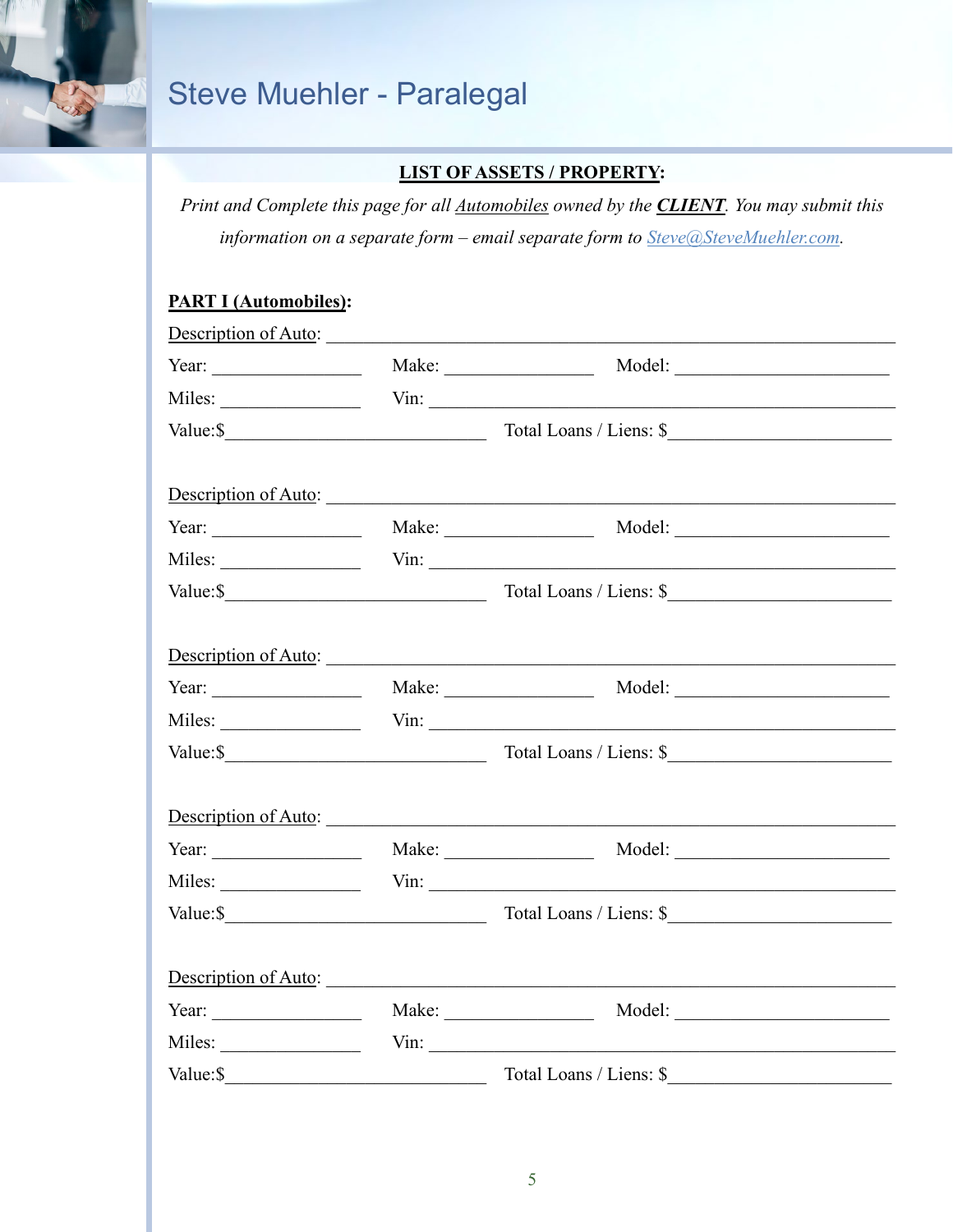

#### **LIST OF ASSETS / PROPERTY (Continued):**

*Print and Complete this page for all Machinery owned by the CLIENT. You may submit this information on a separate form – email separate form to [Steve@SteveMuehler.com.](mailto:Steve@SteveMuehler.com)*

#### **PART II (Machinery):**

|                                                               | Condition: Serial: Serial: |  |
|---------------------------------------------------------------|----------------------------|--|
| Description of Machinery: New York Charles and Section 1989.  |                            |  |
|                                                               |                            |  |
|                                                               |                            |  |
|                                                               |                            |  |
|                                                               |                            |  |
|                                                               | Condition: Serial: Serial: |  |
| Description of Machinery:<br><u>Description of Machinery:</u> |                            |  |
|                                                               |                            |  |
|                                                               | Condition: Serial: Serial: |  |
|                                                               |                            |  |
| Year: $\frac{1}{2}$                                           | Model: Value: \$           |  |
| Condition: Serial: Serial:                                    |                            |  |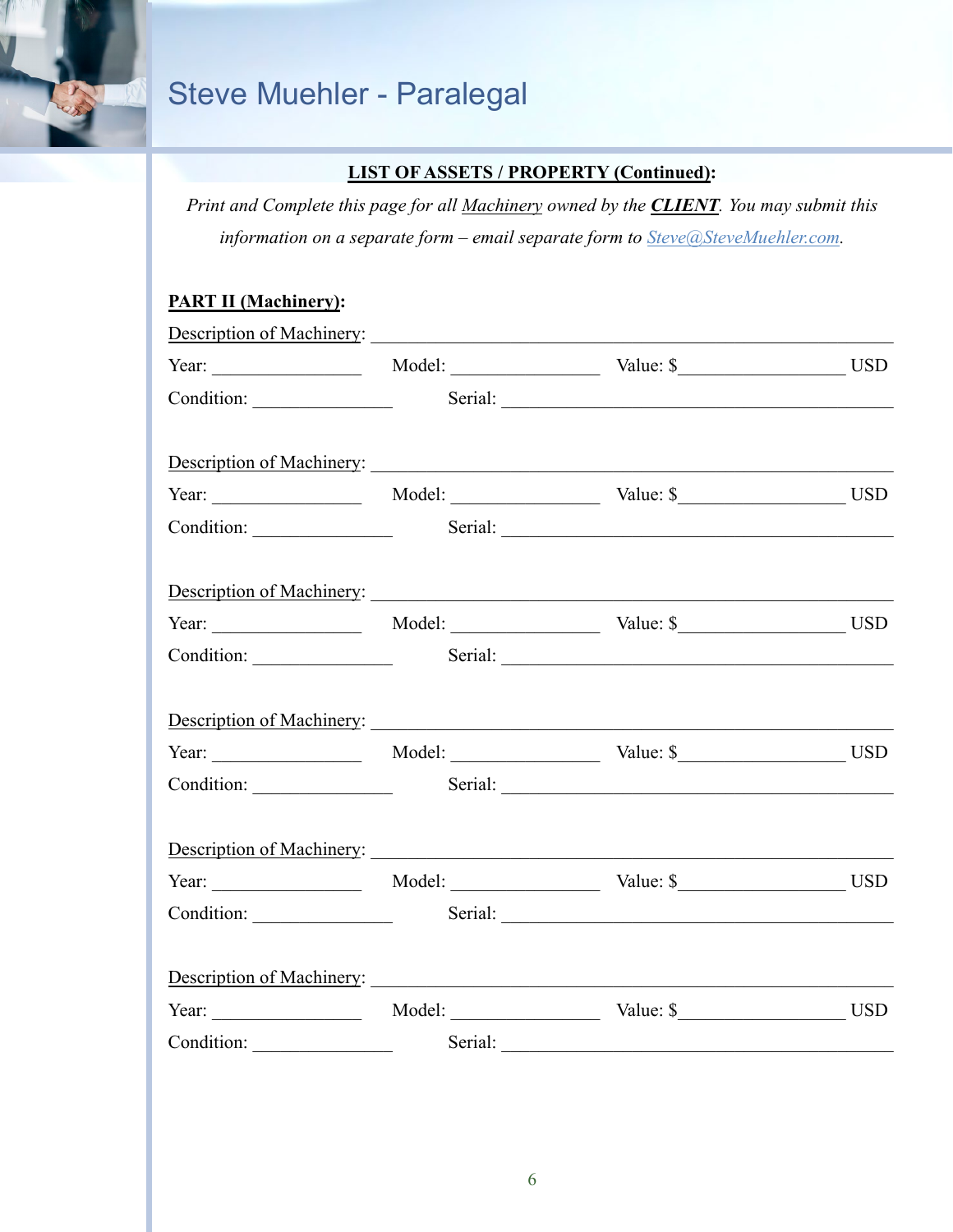#### **LIST OF ASSETS / PROPERTY (Continued):**

Print and Complete this page for all Misc. Property owned by the **CLIENT**. You may submit this information on a separate form – email separate form to Steve@SteveMuehler.com.

#### Part III (Misc.):

- Cash on Hand:  $\frac{1}{2}$ 
	- o Describe:
- Checking / Savings Accounts, Certificates of Deposit, Bank Accounts: \$  $\bullet$ 
	-
- Furniture (includes Audio, Video and Computer Equip): \$  $\bullet$ 
	-
- Books, Pictures, Art Objects, Records, Collectible: \$\_\_\_\_\_\_\_\_\_\_\_\_\_\_\_\_\_\_\_\_\_\_\_\_\_\_\_  $\bullet$ 
	-
- Clothing: \$
	-
- Furs & Jewelry: \$  $\bullet$ 
	-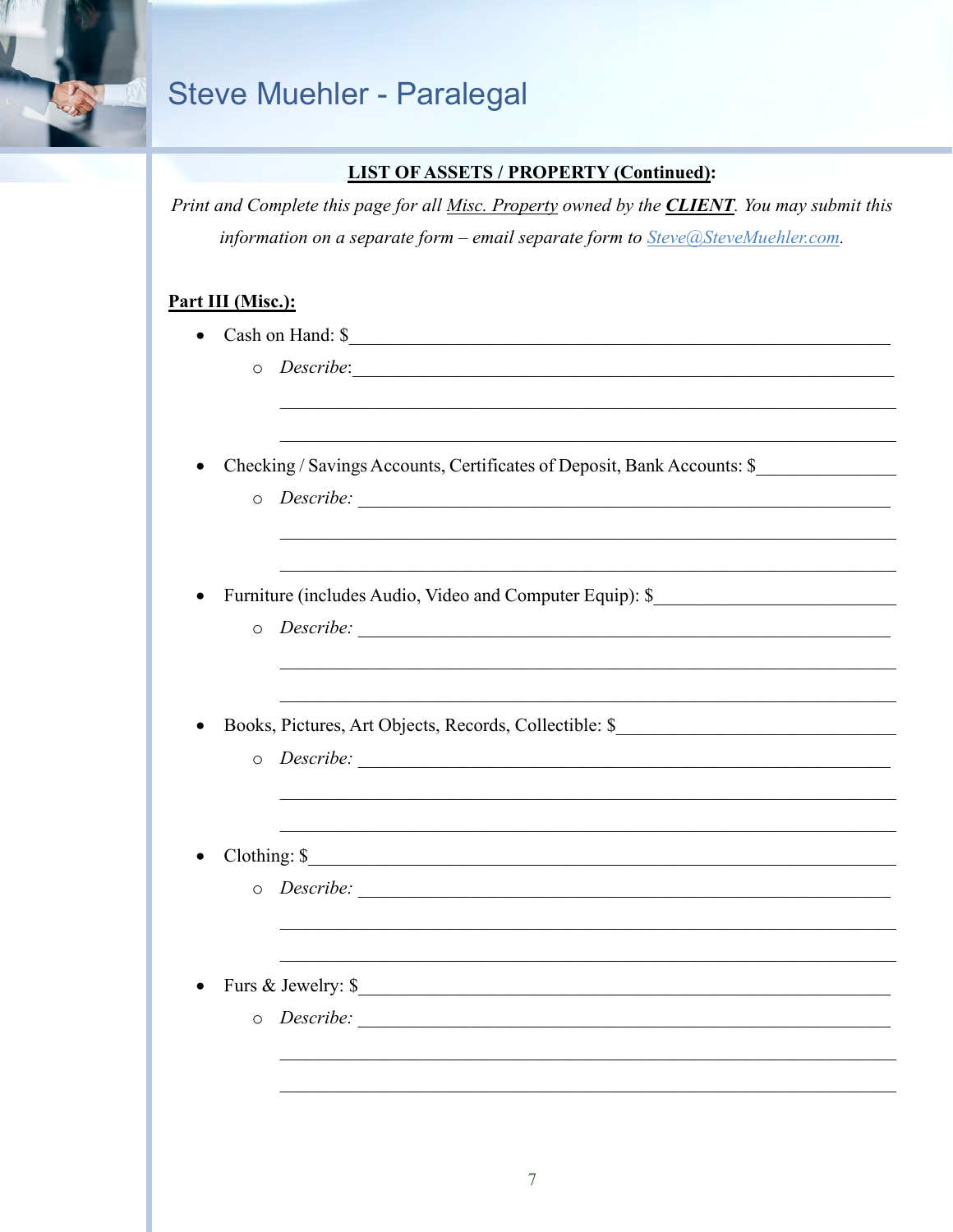

|  |  |  |  |  |  | Interest in Insurance Policies (specify refund or cancelation value): \$ |  |
|--|--|--|--|--|--|--------------------------------------------------------------------------|--|
|--|--|--|--|--|--|--------------------------------------------------------------------------|--|

o Describe:

 $\bullet$ 

- o Describe:
- Interest in an Education IRA (as defined in 26 USC  $\S$  530(b)(1)):  $\S$  $\bullet$ 
	- o Describe:
- Interest in Pension or Profit Sharing Plans: \$  $\bullet$ 
	- o Describe:
- Stock and Interests in Incorporated / Unincorporated Business(es): \$  $\bullet$ 
	- o Describe:
- Interests in Partnerships / Joint Ventures: \$  $\bullet$ 
	-
- Bonds: \$  $\bullet$ 
	-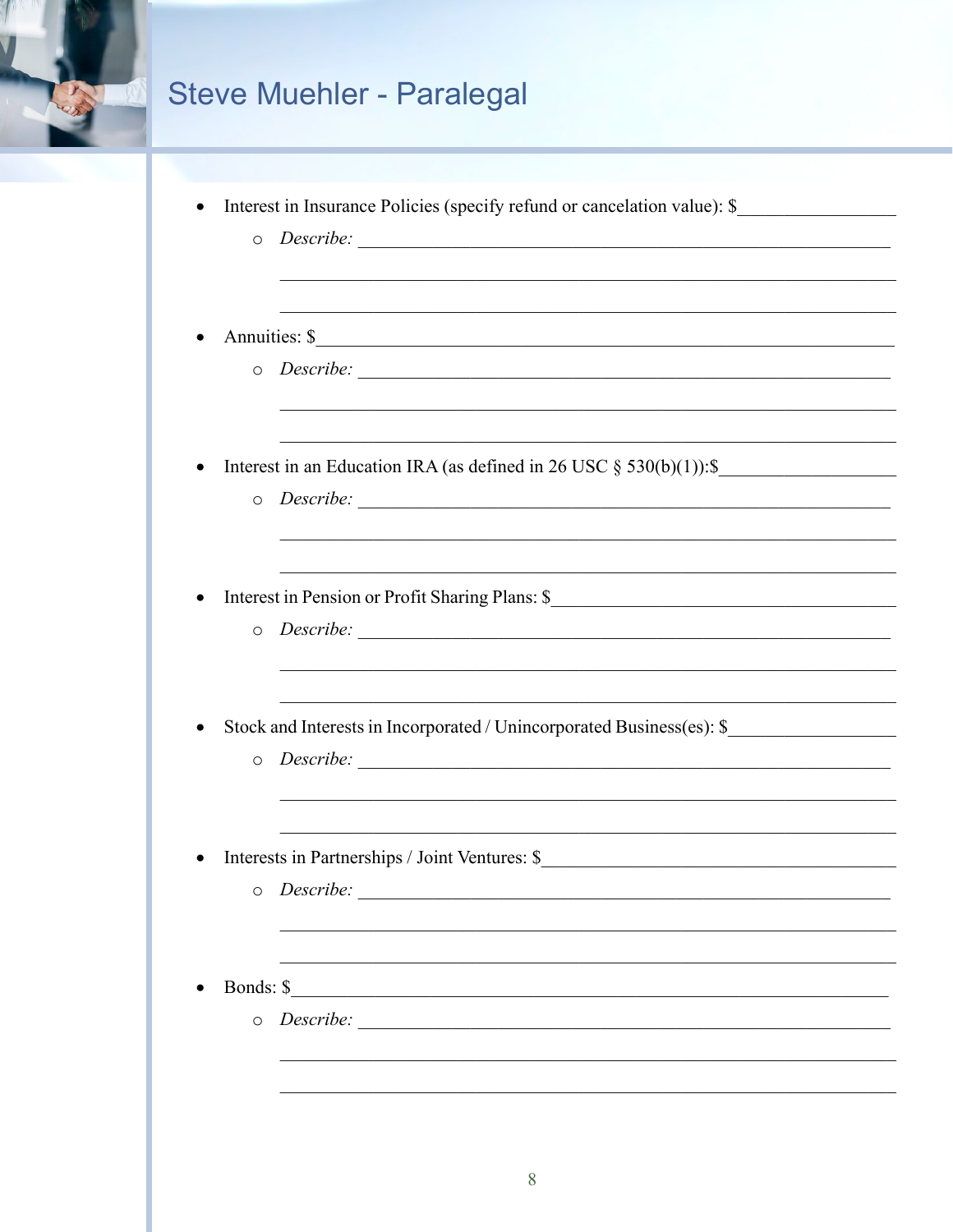

| Accounts Receivable: \$ |  |
|-------------------------|--|
|                         |  |

o Describe:

Other Liquidated Debts owed to Client, including Tax Refunds: \$  $\bullet$ 

- o Describe:
- Equitable or Future Interests or Life Estates: \$\_\_\_\_\_\_\_\_\_\_\_\_\_\_\_\_\_\_\_\_\_\_\_\_\_\_\_\_\_\_\_\_  $\bullet$ 
	-
- Interests in Estate of Decedent or Life Insurance Plan or Trust: \$
	- o Describe:
- Other Contingent / Unliquidated Claims or Counterclaims: \$
	-
- Patents, Copyrights or other Intellectual Property: \$  $\bullet$ 
	-
- Licenses & Franchises: \$  $\bullet$

<u> 1989 - Jan Barbara de Santo III e a contra la contrada de la contrada de la contrada de la contrada de la co</u>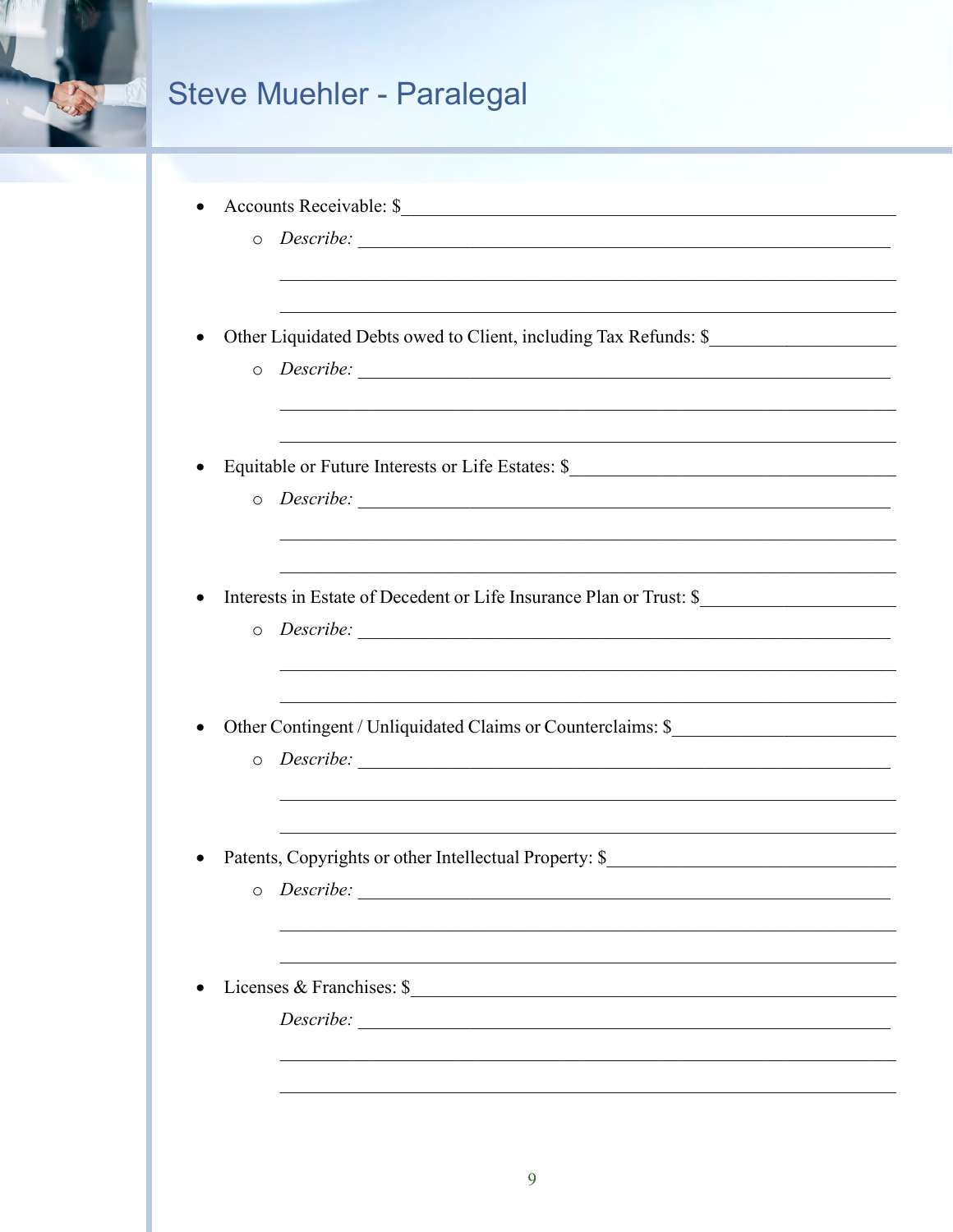

|  |  |  |  |  | Customer list or other compilation with Personally Identifiable Info: \$ |
|--|--|--|--|--|--------------------------------------------------------------------------|
|--|--|--|--|--|--------------------------------------------------------------------------|

- o Describe:
- Trailers & Accessories (not yet listed on this Form): \$  $\bullet$ 
	- o Describe:
- Boats, Motors & Accessories (not yet listed on this Form): \$  $\bullet$ 
	-
- Aircraft & Aircraft Accessories (not yet listed on this Form): \$  $\bullet$ 
	- o Describe:
- - $\circ$  Describe:
- Machinery, Fixtures, etc. for Business (not yet listed on this Form): \$  $\bullet$ 
	-
- Inventory: \$  $\bullet$ 
	- o Describe: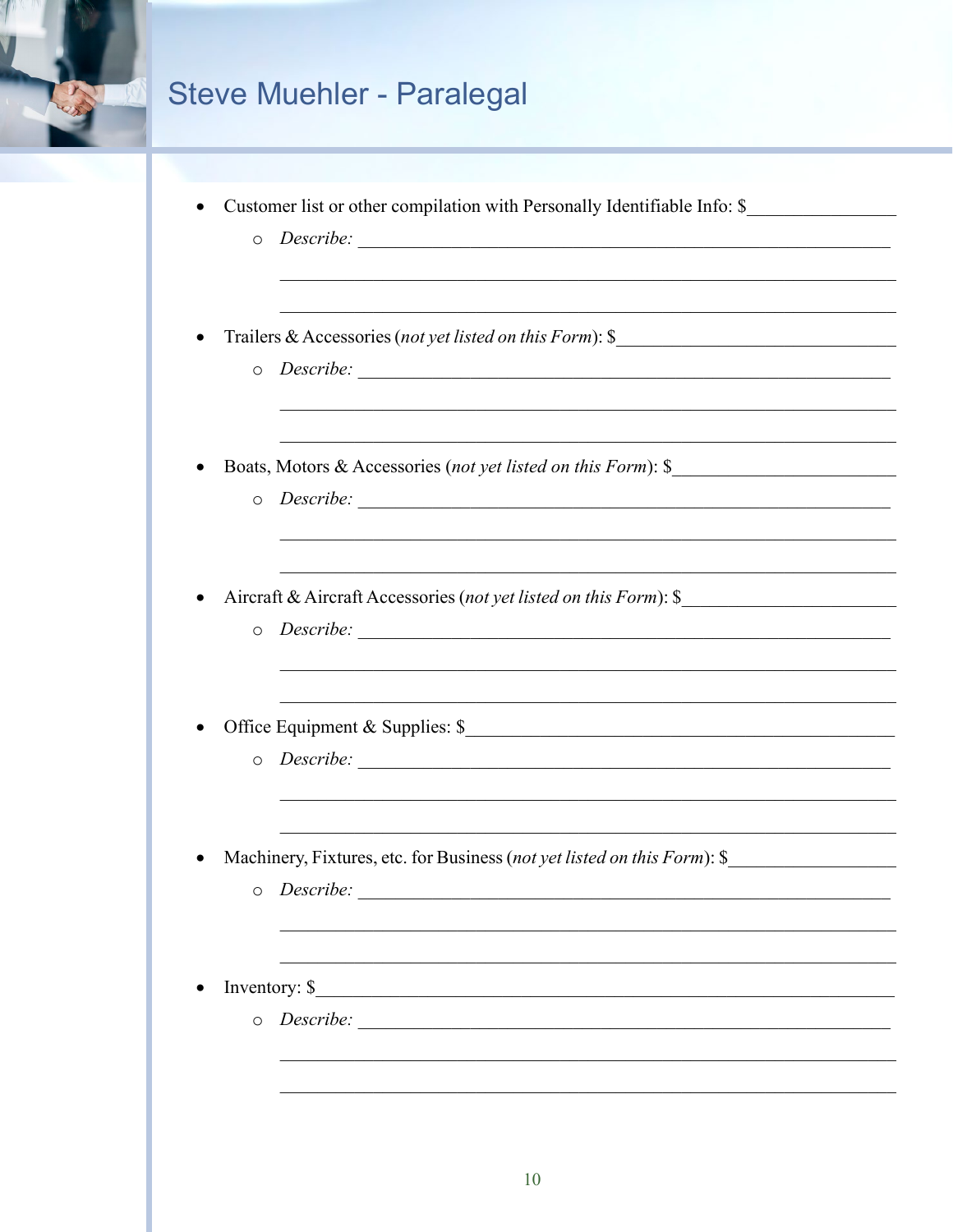

|         | Animals / Livestock: \$             |
|---------|-------------------------------------|
|         |                                     |
|         |                                     |
|         | Crops-Growing or Harvested: \$      |
| $\circ$ |                                     |
|         | Farming Equipment & Implements: \$  |
| $\circ$ |                                     |
|         | Farm Supplies, Chemicals & Feed: \$ |
| $\circ$ |                                     |
|         |                                     |
| $\circ$ |                                     |
|         |                                     |
|         |                                     |
|         |                                     |
|         |                                     |
|         |                                     |
|         |                                     |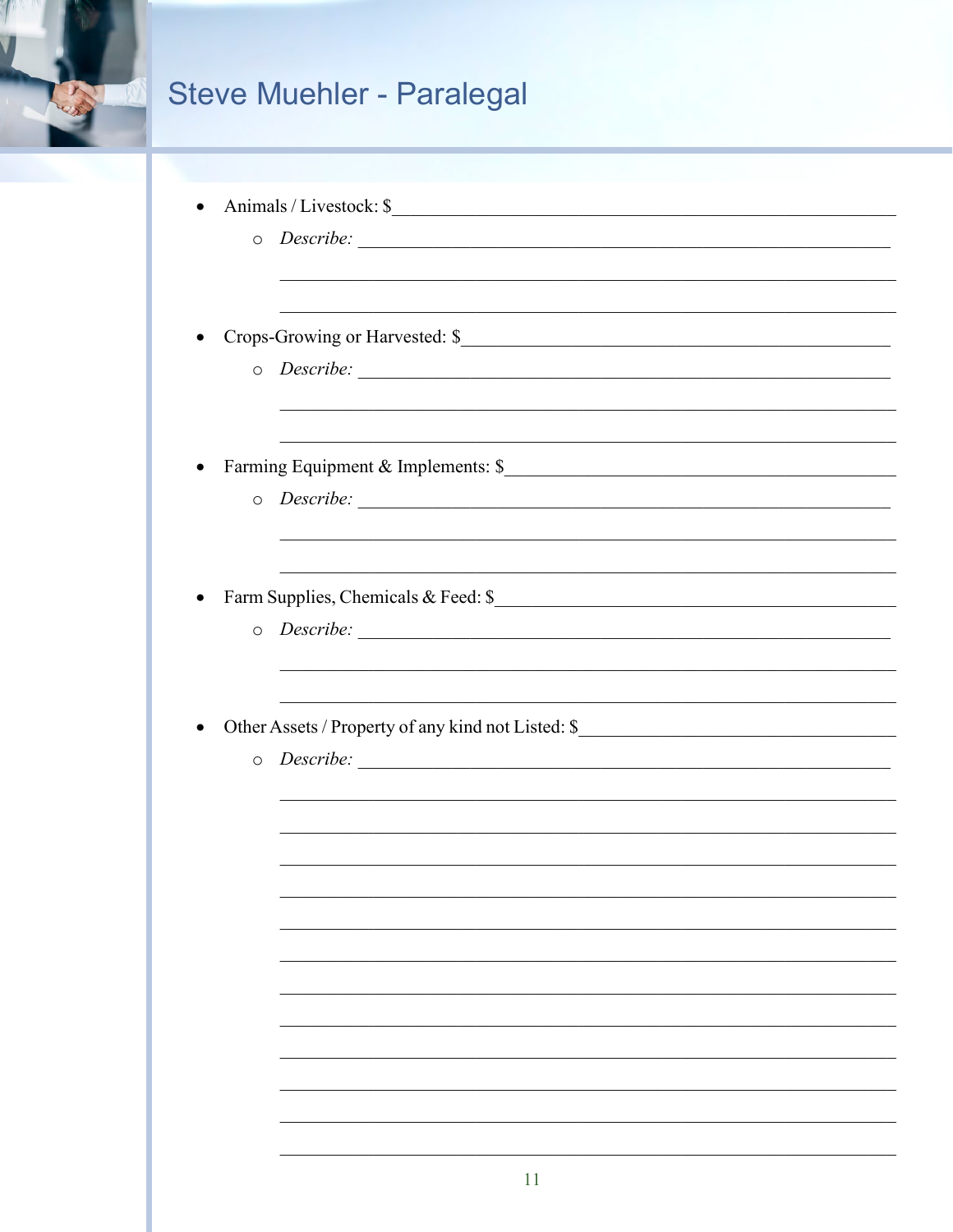

#### **LIST OF DEBTS:**

*Print and Complete this page for all Real Estate Loans owed by the CLIENT. You may submit this information on a separate form – email separate form to [Steve@SteveMuehler.com.](mailto:Steve@SteveMuehler.com)*

#### **Part I (Real Estate):**

| <b>NAME OF CREDITOR(S): (include Account Number)</b> | <b>AMOUNT OWED:</b>      |
|------------------------------------------------------|--------------------------|
|                                                      | $\mathbb S$              |
|                                                      | $\overline{\mathcal{S}}$ |
|                                                      | $\mathbb S$              |
|                                                      | $\overline{\mathbb{S}}$  |
|                                                      | $\overline{\mathbb{S}}$  |
|                                                      | $\overline{\mathbb{S}}$  |
|                                                      | $\mathbb S$              |
|                                                      | $\overline{\mathcal{S}}$ |
|                                                      | $\overline{\mathbb{S}}$  |
|                                                      | $\overline{\mathcal{S}}$ |
|                                                      | $\mathbb S$              |
|                                                      | $\overline{\$}$          |
|                                                      | $\overline{\mathcal{S}}$ |
|                                                      | $\overline{\mathbb{S}}$  |
|                                                      | $\overline{\mathcal{S}}$ |
|                                                      | $\mathbb S$              |
|                                                      | $\overline{\mathcal{S}}$ |
|                                                      | $\mathbb S$              |
|                                                      | $\mathbb S$              |
|                                                      | $\mathbb S$              |
|                                                      | $\overline{\mathbb{S}}$  |
|                                                      | $\overline{\mathcal{S}}$ |
|                                                      | $\overline{\mathbb{S}}$  |
|                                                      |                          |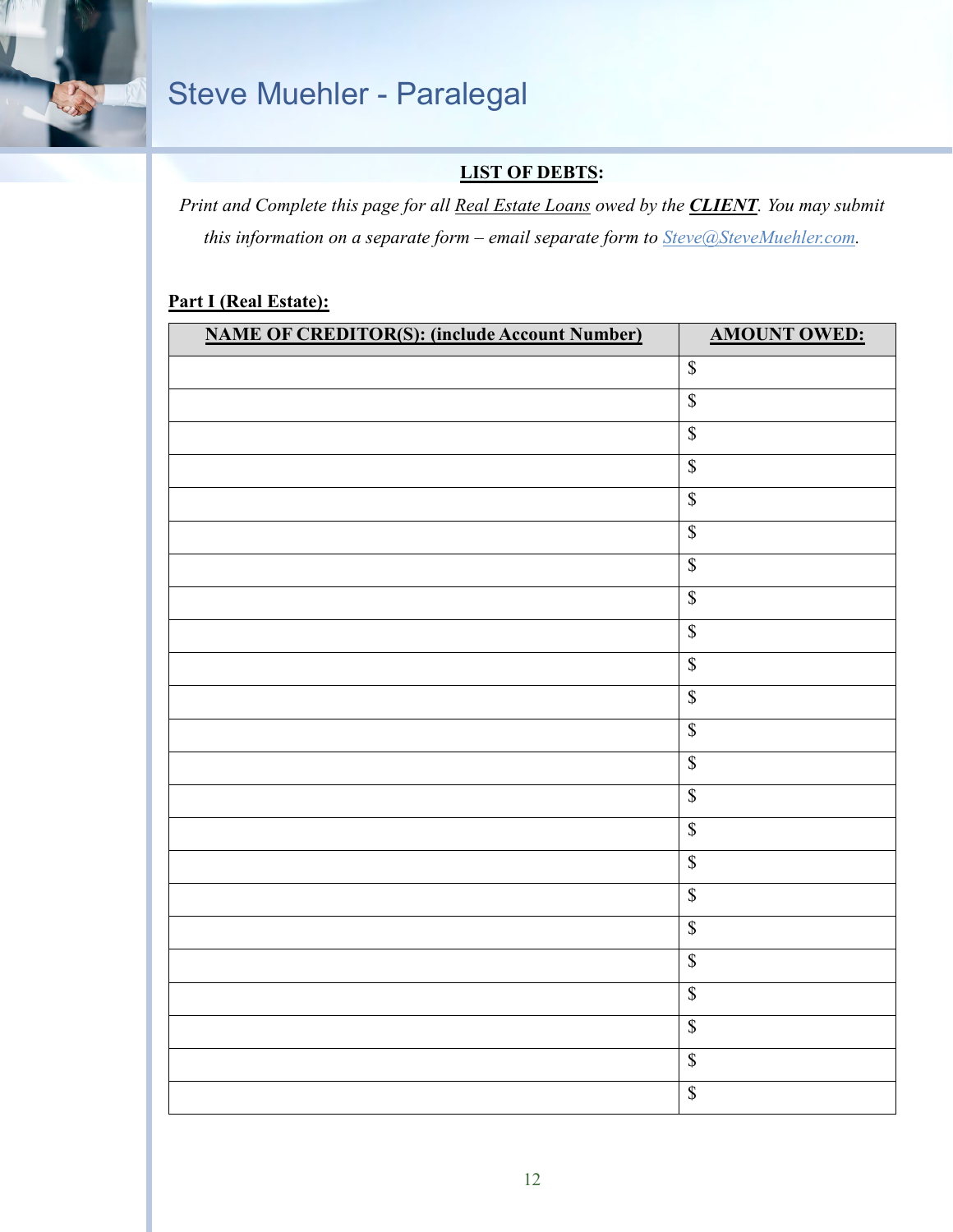

#### **LIST OF DEBTS:**

*Print and Complete this page for all Automobile Loans owed by the CLIENT. You may submit this information on a separate form – email separate form to [Steve@SteveMuehler.com.](mailto:Steve@SteveMuehler.com)*

#### **Part II (Automobiles):**

| <b>NAME OF CREDITOR(S): (include Account Number)</b> | <b>AMOUNT OWED:</b>      |
|------------------------------------------------------|--------------------------|
|                                                      | $\mathbb S$              |
|                                                      | $\overline{\mathcal{S}}$ |
|                                                      | $\mathbb S$              |
|                                                      | $\overline{\mathbb{S}}$  |
|                                                      | $\overline{\mathbb{S}}$  |
|                                                      | $\overline{\mathbb{S}}$  |
|                                                      | $\sqrt{\frac{2}{n}}$     |
|                                                      | $\overline{\mathcal{S}}$ |
|                                                      | $\sqrt{\frac{2}{n}}$     |
|                                                      | $\sqrt{\ }$              |
|                                                      | $\mathbb S$              |
|                                                      | $\overline{\$}$          |
|                                                      | $\overline{\mathbb{S}}$  |
|                                                      | $\overline{\mathbb{S}}$  |
|                                                      | $\overline{\$}$          |
|                                                      | $\overline{\mathbb{S}}$  |
|                                                      | $\overline{\mathcal{S}}$ |
|                                                      | $\mathbb S$              |
|                                                      | $\sqrt{\frac{2}{n}}$     |
|                                                      | $\mathbb S$              |
|                                                      | $\overline{\mathcal{S}}$ |
|                                                      | $\overline{\mathcal{S}}$ |
|                                                      | $\overline{\mathbb{S}}$  |
|                                                      |                          |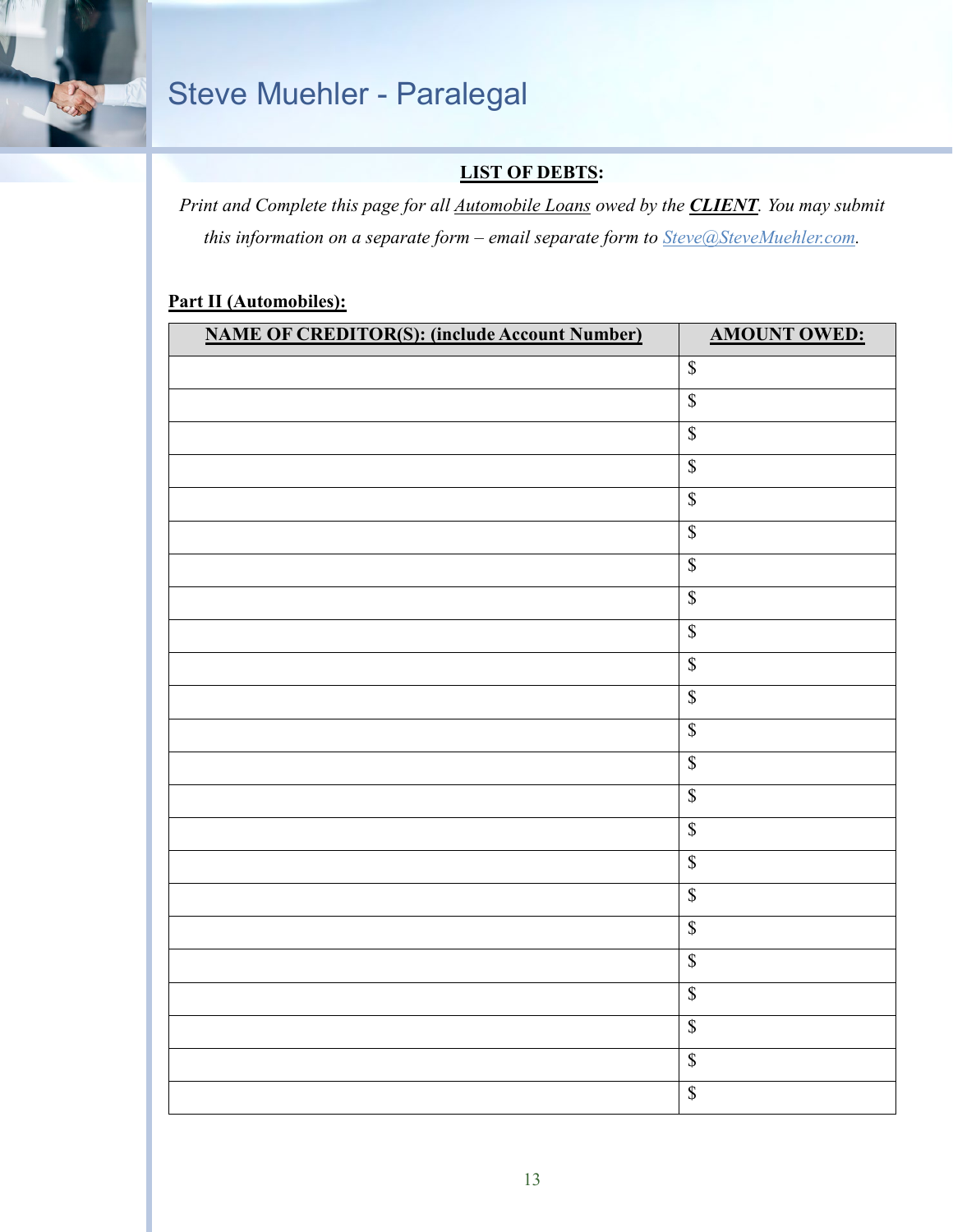

#### **LIST OF DEBTS:**

*Print and Complete this page for all Bank Loans owed by the CLIENT. You may submit this information on a separate form – email separate form to [Steve@SteveMuehler.com.](mailto:Steve@SteveMuehler.com)*

#### **Part III (Bank Loans):**

| <b>NAME OF CREDITOR(S): (include Account Number)</b> | <b>AMOUNT OWED:</b>                         |
|------------------------------------------------------|---------------------------------------------|
|                                                      | $\mathbb S$                                 |
|                                                      | $\overline{\mathcal{S}}$                    |
|                                                      | $\mathbb S$                                 |
|                                                      | $\overline{\mathcal{S}}$                    |
|                                                      | $\overline{\mathbb{S}}$                     |
|                                                      | $\overline{\mathcal{S}}$                    |
|                                                      | $\mathbb S$                                 |
|                                                      | $\overline{\mathcal{S}}$                    |
|                                                      | $\mathbb S$                                 |
|                                                      | $\mathbb S$                                 |
|                                                      | $\mathbb S$                                 |
|                                                      | $\overline{\mathcal{S}}$                    |
|                                                      | $\mathbb S$                                 |
|                                                      | $\overline{\mathcal{S}}$                    |
|                                                      | $\overline{\mathcal{S}}$                    |
|                                                      | $\mathbb S$                                 |
|                                                      | $\overline{\mathcal{S}}$                    |
|                                                      | $\mathbb S$                                 |
|                                                      | $\mathbb{S}% _{n}^{X\rightarrow\mathbb{R}}$ |
|                                                      | $\overline{\mathcal{S}}$                    |
|                                                      | $\overline{\mathcal{S}}$                    |
|                                                      | $\overline{\mathcal{S}}$                    |
|                                                      | $\overline{\mathcal{S}}$                    |
|                                                      |                                             |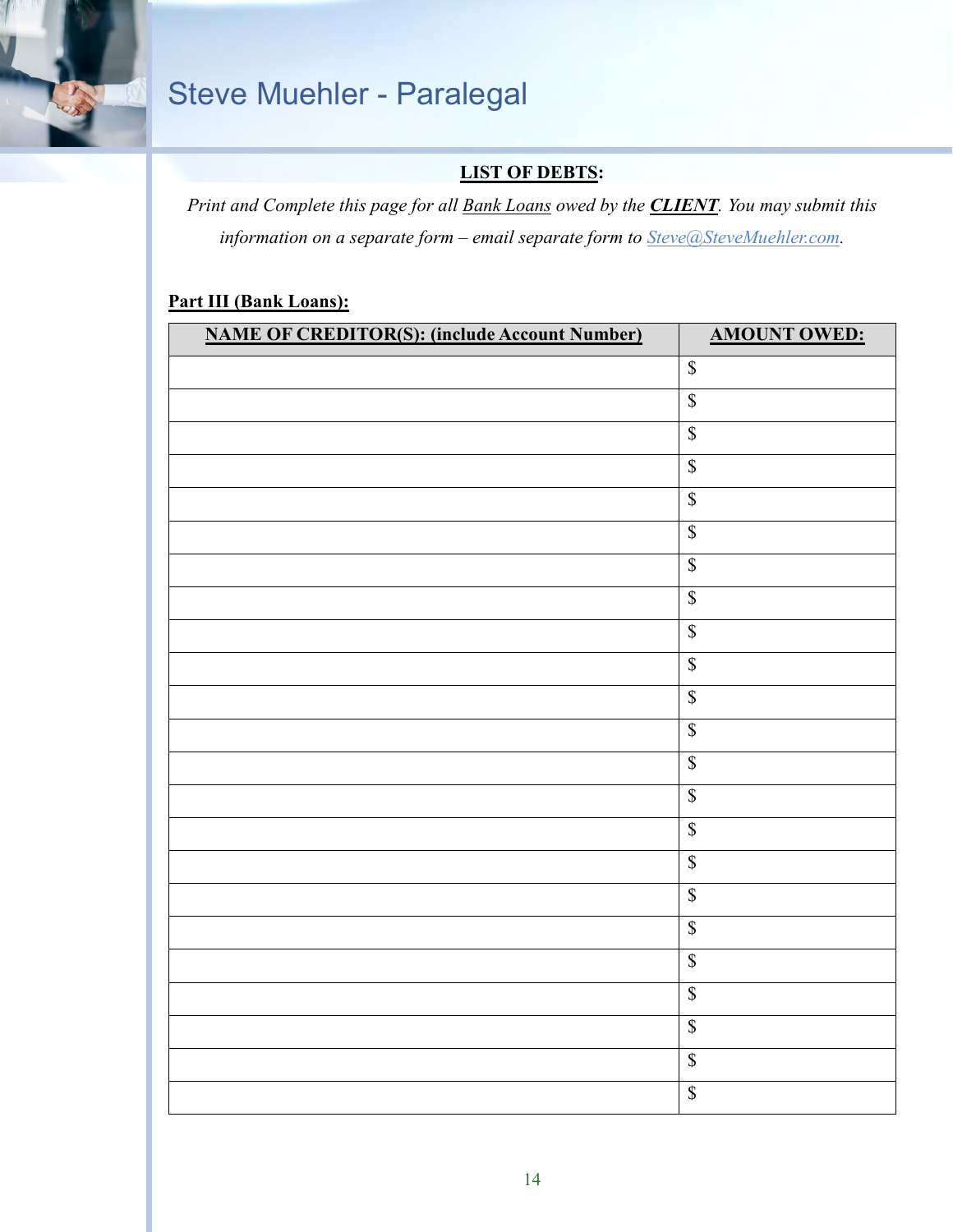

#### **LIST OF DEBTS:**

*Print and Complete this page for all Non-Bank Loans owed by the CLIENT. You may submit this information on a separate form – email separate form to [Steve@SteveMuehler.com.](mailto:Steve@SteveMuehler.com)*

#### **Part IV (Non-Bank / Private Debt Loans** *(Notes, Bonds, etc.))***:**

| <b>NAME OF CREDITOR(S): (include Account Number)</b> | <b>AMOUNT OWED:</b>      |
|------------------------------------------------------|--------------------------|
|                                                      | $\mathbb{S}$             |
|                                                      | $\overline{\mathcal{S}}$ |
|                                                      | $\overline{\mathcal{S}}$ |
|                                                      | $\overline{\mathcal{S}}$ |
|                                                      | $\overline{\mathbb{S}}$  |
|                                                      | $\sqrt{\frac{1}{2}}$     |
|                                                      | $\mathbb S$              |
|                                                      | $\mathbb{S}$             |
|                                                      | $\overline{\mathcal{S}}$ |
|                                                      | $\overline{\mathcal{S}}$ |
|                                                      | $\mathbb S$              |
|                                                      | $\overline{\mathcal{S}}$ |
|                                                      | $\overline{\mathcal{S}}$ |
|                                                      | $\overline{\mathcal{S}}$ |
|                                                      | $\overline{\mathcal{S}}$ |
|                                                      | $\overline{\mathcal{S}}$ |
|                                                      | $\overline{\mathcal{S}}$ |
|                                                      | $\overline{\mathbb{S}}$  |
|                                                      | $\sqrt{\ }$              |
|                                                      | $\mathbb S$              |
|                                                      | $\overline{\mathcal{S}}$ |
|                                                      | $\overline{\mathcal{S}}$ |
|                                                      | $\overline{\mathcal{S}}$ |
|                                                      |                          |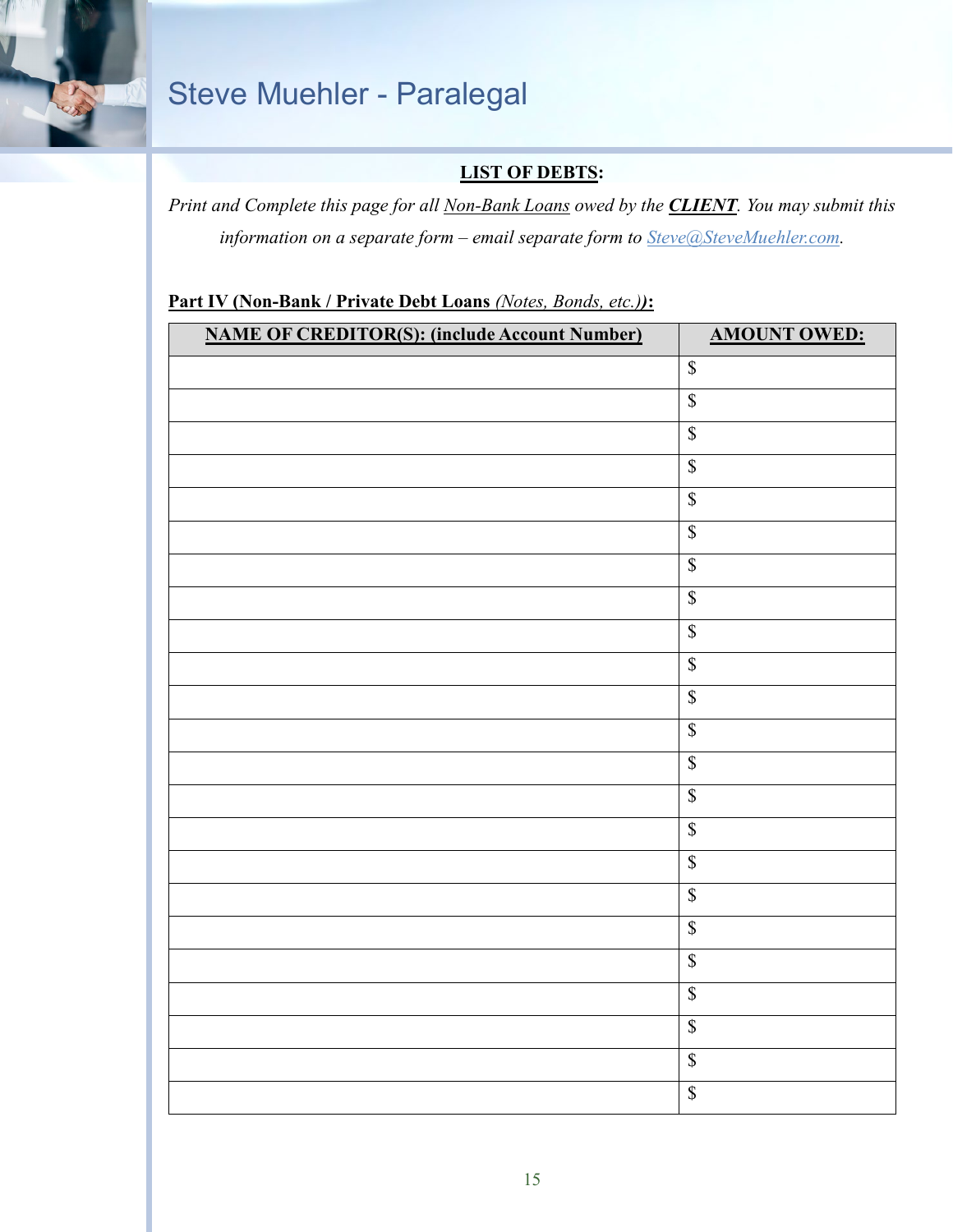

#### **LIST OF DEBTS:**

*Print and Complete this page for all Major Credit Card Debts owed by the CLIENT. You may submit this information on a separate form – email separate form to [Steve@SteveMuehler.com.](mailto:Steve@SteveMuehler.com)*

#### **Part V (Major Credit Cards – Visa, Mastercard, American Express, Discover, etc.):**

| <b>NAME OF CREDITOR(S): (include Account Number)</b> | <b>AMOUNT OWED:</b>       |
|------------------------------------------------------|---------------------------|
|                                                      | $\overline{\mathcal{S}}$  |
|                                                      | $\overline{\mathbb{S}}$   |
|                                                      | $\sqrt{\frac{1}{2}}$      |
|                                                      | $\overline{\mathcal{S}}$  |
|                                                      | $\mathbb S$               |
|                                                      | $\overline{\mathbb{S}}$   |
|                                                      | $\mathbb S$               |
|                                                      | $\sqrt{\frac{1}{2}}$      |
|                                                      | $\mathbb S$               |
|                                                      | $\overline{\mathcal{S}}$  |
|                                                      | $\boldsymbol{\mathbb{S}}$ |
|                                                      | $\overline{\mathbb{S}}$   |
|                                                      | $\boldsymbol{\mathbb{S}}$ |
|                                                      | $\overline{\mathcal{S}}$  |
|                                                      | $\overline{\mathcal{S}}$  |
|                                                      | $\overline{\mathcal{S}}$  |
|                                                      | $\sqrt{\frac{1}{2}}$      |
|                                                      | $\mathbb S$               |
|                                                      | $\overline{\mathbb{S}}$   |
|                                                      | $\overline{\mathbb{S}}$   |
|                                                      | $\sqrt{\frac{1}{2}}$      |
|                                                      | $\mathbb S$               |
|                                                      | $\overline{\mathcal{S}}$  |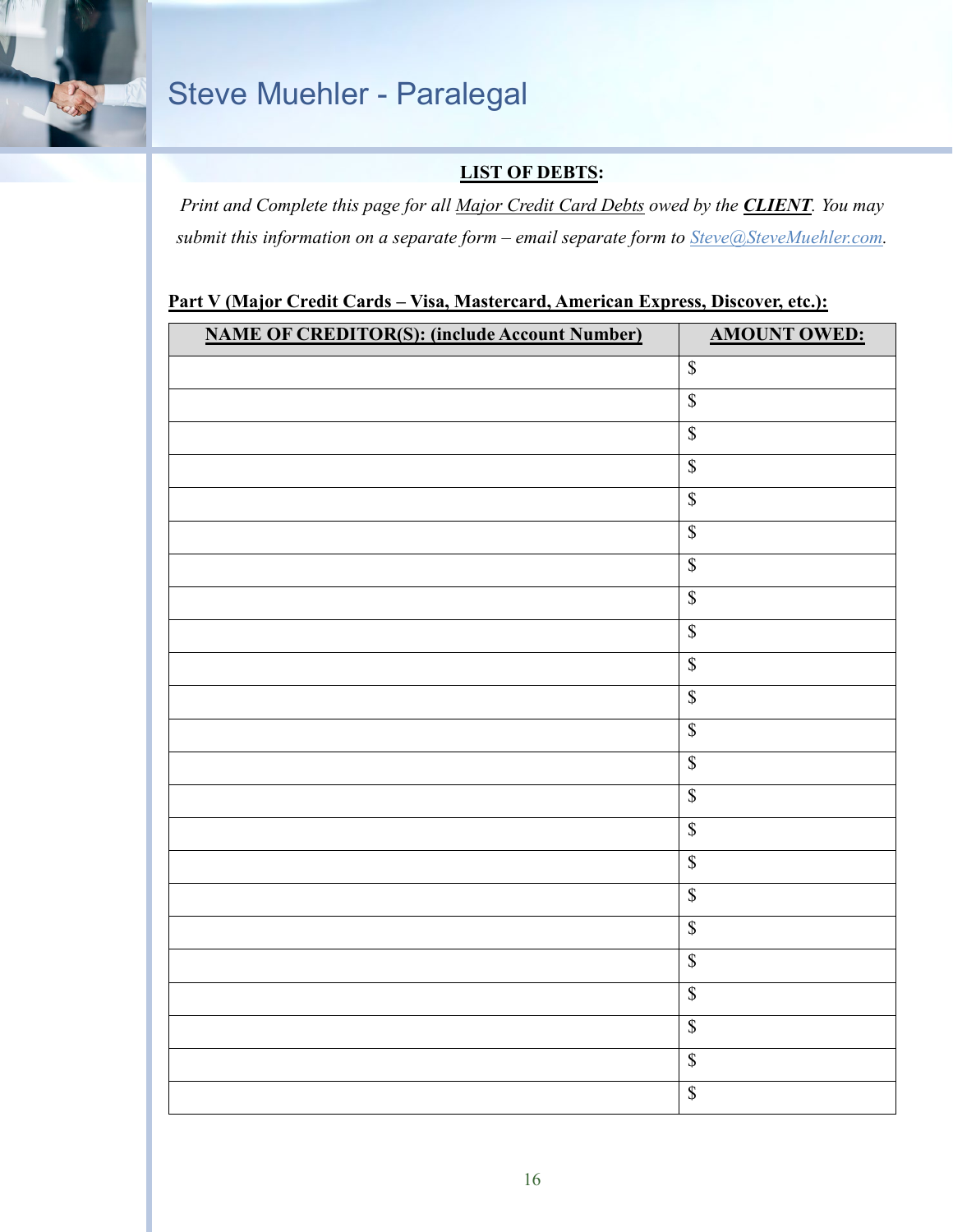

#### **LIST OF DEBTS:**

*Print and Complete this page for all Store Issued Debts owed by the CLIENT. You may submit this information on a separate form – email separate form to [Steve@SteveMuehler.com.](mailto:Steve@SteveMuehler.com)*

#### **Part VI (Department Store or other Store-Issued Credit Card Debts):**

| <b>NAME OF CREDITOR(S): (include Account Number)</b> | <b>AMOUNT OWED:</b>      |
|------------------------------------------------------|--------------------------|
|                                                      | $\overline{\mathcal{S}}$ |
|                                                      | $\overline{\mathcal{S}}$ |
|                                                      | $\overline{\mathbb{S}}$  |
|                                                      | $\overline{\mathcal{S}}$ |
|                                                      | $\mathbb S$              |
|                                                      | $\overline{\mathcal{S}}$ |
|                                                      | $\mathbb S$              |
|                                                      | $\overline{\mathcal{S}}$ |
|                                                      | $\mathbb S$              |
|                                                      | $\overline{\mathcal{S}}$ |
|                                                      | $\overline{\mathcal{S}}$ |
|                                                      | $\overline{\mathcal{S}}$ |
|                                                      | $\overline{\mathcal{S}}$ |
|                                                      | $\overline{\mathcal{S}}$ |
|                                                      | $\overline{\mathcal{S}}$ |
|                                                      | $\overline{\mathbb{S}}$  |
|                                                      | $\overline{\mathcal{S}}$ |
|                                                      | $\mathbb S$              |
|                                                      | $\overline{\mathcal{S}}$ |
|                                                      | $\overline{\mathcal{S}}$ |
|                                                      | $\overline{\mathcal{S}}$ |
|                                                      | $\mathbb S$              |
|                                                      | $\overline{\mathcal{S}}$ |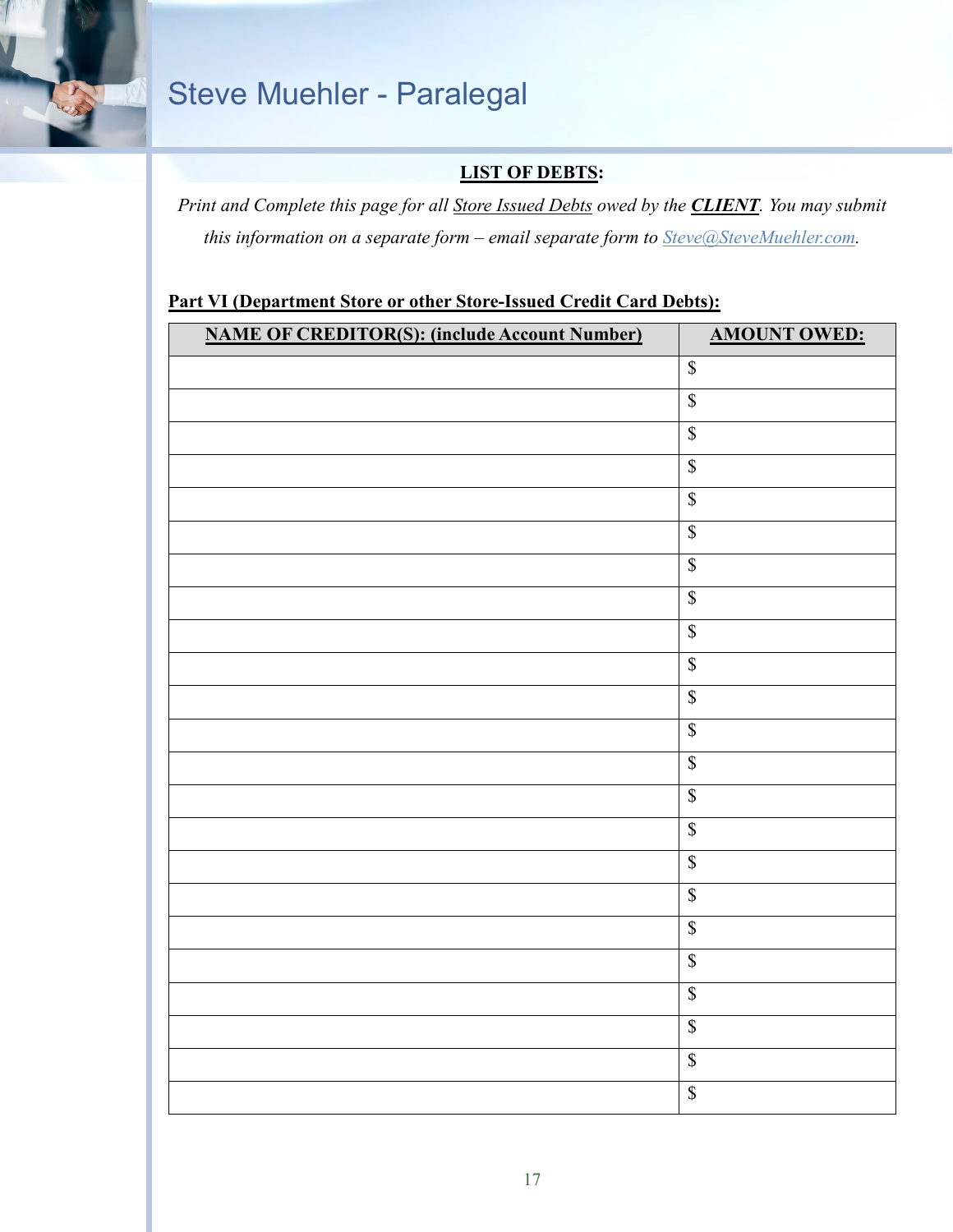

#### **LIST OF DEBTS:**

*Print and Complete this page for all Other Credit Card Debt owed by the CLIENT. You may submit this information on a separate form – email separate form to [Steve@SteveMuehler.com.](mailto:Steve@SteveMuehler.com)*

#### **Part VII (Other Credit Card Debts – Gas Cards, Phone Cards, etc.):**

| $\overline{\mathcal{S}}$<br>$\overline{\mathbb{S}}$<br>$\overline{\mathbb{S}}$<br>$\overline{\mathcal{S}}$<br>$\mathbb S$<br>$\overline{\mathcal{S}}$<br>$\mathbb S$<br>$\sqrt{\frac{1}{2}}$<br>$\mathbb S$<br>$\overline{\mathcal{S}}$<br>$\mathbb S$<br>$\overline{\mathcal{S}}$<br>$\mathbb S$<br>$\overline{\mathcal{S}}$<br>$\overline{\mathcal{S}}$<br>$\mathbb S$<br>$\sqrt{\ }$ | <b>NAME OF CREDITOR(S): (include Account Number)</b> | <b>AMOUNT OWED:</b> |
|-----------------------------------------------------------------------------------------------------------------------------------------------------------------------------------------------------------------------------------------------------------------------------------------------------------------------------------------------------------------------------------------|------------------------------------------------------|---------------------|
|                                                                                                                                                                                                                                                                                                                                                                                         |                                                      |                     |
|                                                                                                                                                                                                                                                                                                                                                                                         |                                                      |                     |
|                                                                                                                                                                                                                                                                                                                                                                                         |                                                      |                     |
|                                                                                                                                                                                                                                                                                                                                                                                         |                                                      |                     |
|                                                                                                                                                                                                                                                                                                                                                                                         |                                                      |                     |
|                                                                                                                                                                                                                                                                                                                                                                                         |                                                      |                     |
|                                                                                                                                                                                                                                                                                                                                                                                         |                                                      |                     |
|                                                                                                                                                                                                                                                                                                                                                                                         |                                                      |                     |
|                                                                                                                                                                                                                                                                                                                                                                                         |                                                      |                     |
|                                                                                                                                                                                                                                                                                                                                                                                         |                                                      |                     |
|                                                                                                                                                                                                                                                                                                                                                                                         |                                                      |                     |
|                                                                                                                                                                                                                                                                                                                                                                                         |                                                      |                     |
|                                                                                                                                                                                                                                                                                                                                                                                         |                                                      |                     |
|                                                                                                                                                                                                                                                                                                                                                                                         |                                                      |                     |
|                                                                                                                                                                                                                                                                                                                                                                                         |                                                      |                     |
|                                                                                                                                                                                                                                                                                                                                                                                         |                                                      |                     |
|                                                                                                                                                                                                                                                                                                                                                                                         |                                                      |                     |
|                                                                                                                                                                                                                                                                                                                                                                                         |                                                      | $\mathbb S$         |
| $\overline{\mathbb{S}}$                                                                                                                                                                                                                                                                                                                                                                 |                                                      |                     |
| $\mathbb S$                                                                                                                                                                                                                                                                                                                                                                             |                                                      |                     |
| $\sqrt{\frac{1}{2}}$                                                                                                                                                                                                                                                                                                                                                                    |                                                      |                     |
| $\mathbb S$                                                                                                                                                                                                                                                                                                                                                                             |                                                      |                     |
| $\overline{\mathcal{S}}$                                                                                                                                                                                                                                                                                                                                                                |                                                      |                     |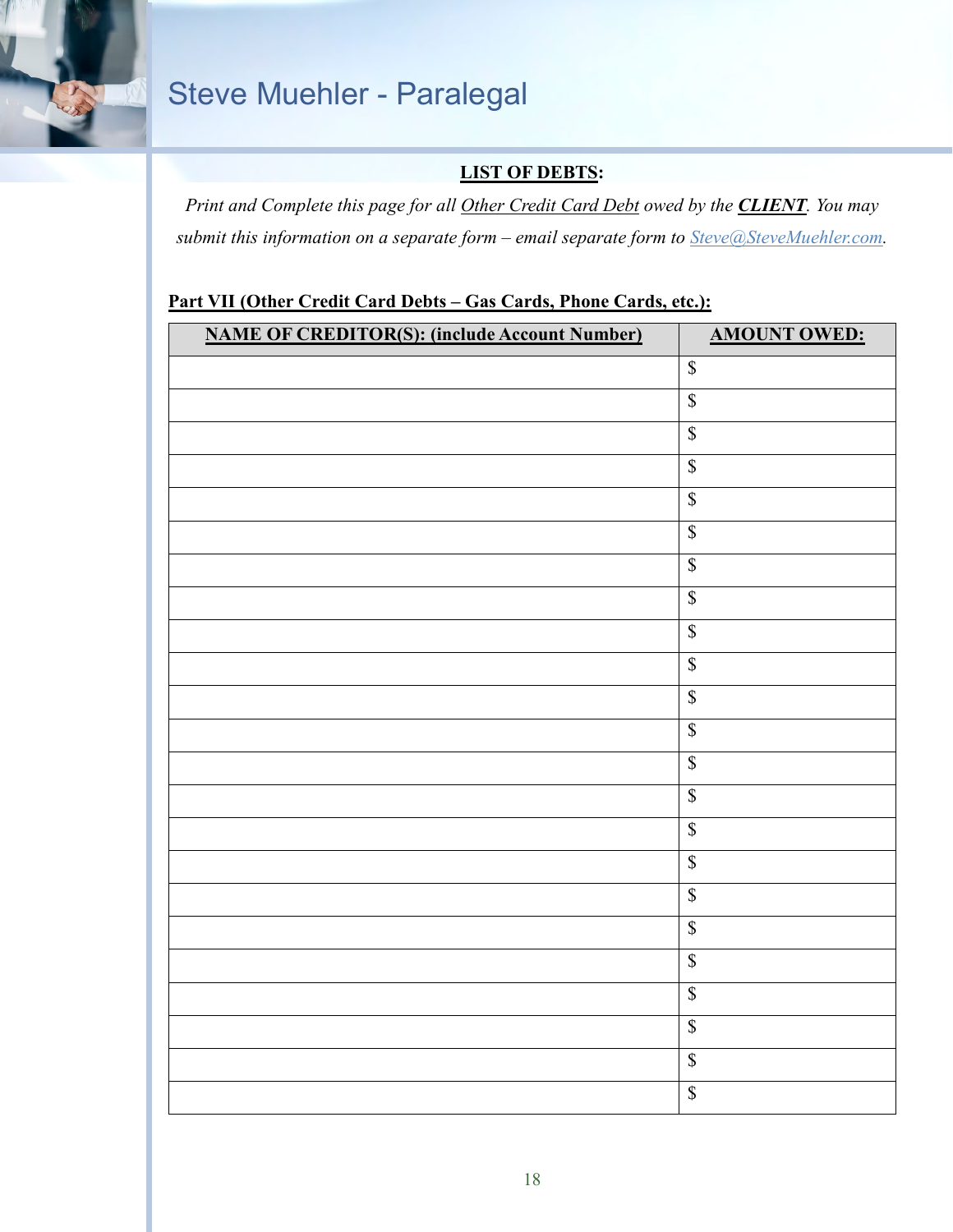

#### **LIST OF DEBTS:**

*Print and Complete this page for all Unpaid Utility Bills owed by the CLIENT. You may submit this information on a separate form – email separate form to [Steve@SteveMuehler.com.](mailto:Steve@SteveMuehler.com)*

#### **Part VIII (Unpaid Utility Bills):**

| <b>NAME OF CREDITOR(S): (include Account Number)</b> | <b>AMOUNT OWED:</b>      |
|------------------------------------------------------|--------------------------|
|                                                      | $\mathbb S$              |
|                                                      | $\overline{\mathcal{S}}$ |
|                                                      | $\overline{\mathbb{S}}$  |
|                                                      | $\overline{\mathbb{S}}$  |
|                                                      | $\overline{\mathbb{S}}$  |
|                                                      | $\overline{\mathbb{S}}$  |
|                                                      | $\sqrt{\frac{2}{n}}$     |
|                                                      | $\overline{\mathcal{S}}$ |
|                                                      | $\mathbb S$              |
|                                                      | $\sqrt{\frac{2}{n}}$     |
|                                                      | $\mathbb S$              |
|                                                      | $\overline{\$}$          |
|                                                      | $\overline{\mathbb{S}}$  |
|                                                      | $\overline{\mathbb{S}}$  |
|                                                      | $\overline{\$}$          |
|                                                      | $\overline{\mathbb{S}}$  |
|                                                      | $\overline{\mathcal{S}}$ |
|                                                      | $\sqrt{\frac{2}{3}}$     |
|                                                      | $\overline{\mathbb{S}}$  |
|                                                      | $\mathbb S$              |
|                                                      | $\overline{\mathcal{S}}$ |
|                                                      | $\mathbb S$              |
|                                                      | $\overline{\mathbb{S}}$  |
|                                                      |                          |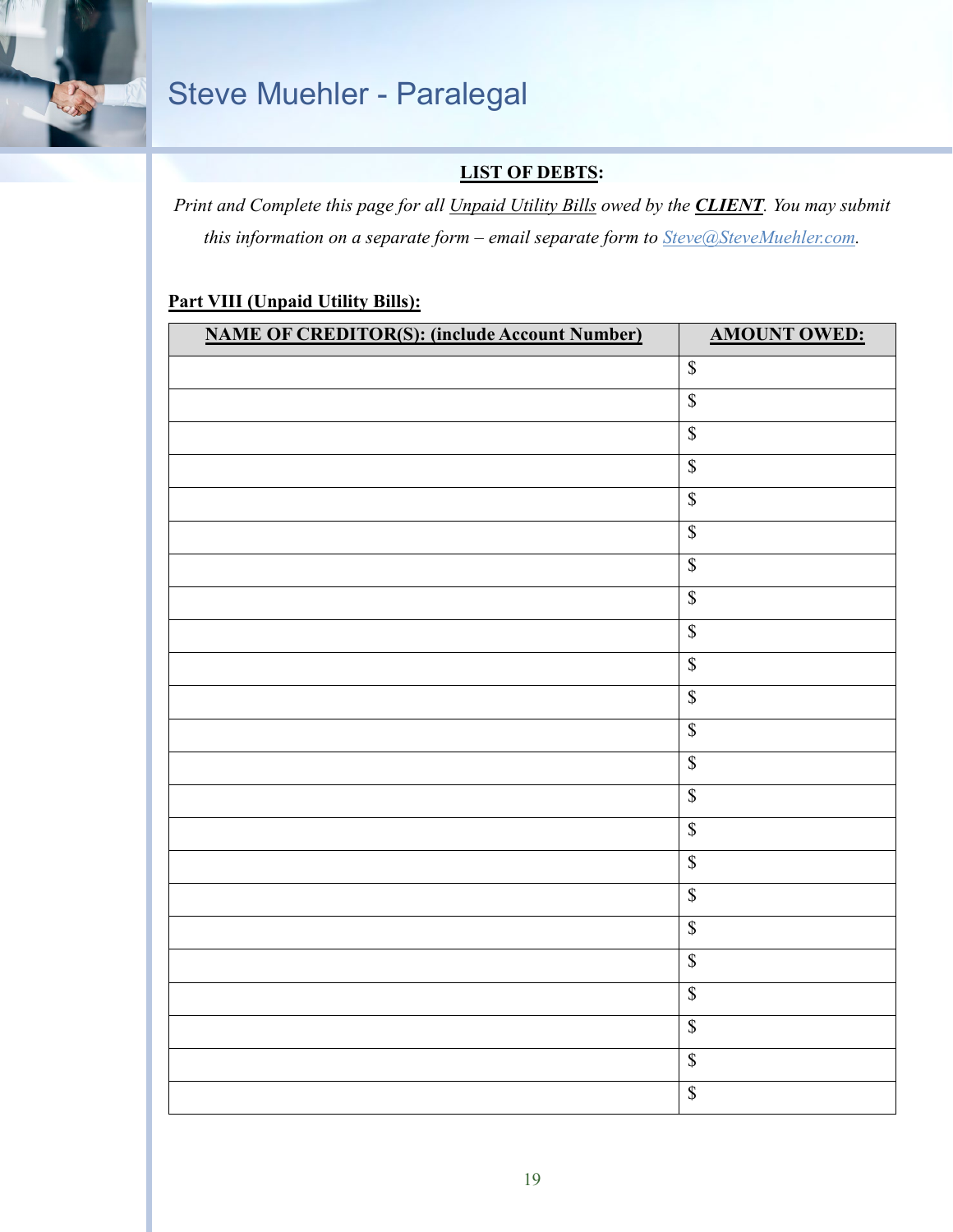

#### **LIST OF DEBTS:**

*Print and Complete this page for all Unpaid Rents owed by the CLIENT. You may submit this information on a separate form – email separate form to [Steve@SteveMuehler.com.](mailto:Steve@SteveMuehler.com)*

#### **Part IX (Unpaid Utility Bills):**

| $\mathbb S$<br>$\overline{\mathcal{S}}$<br>$\overline{\mathcal{S}}$<br>$\overline{\mathcal{S}}$<br>$\overline{\mathbb{S}}$<br>$\overline{\mathbb{S}}$<br>$\sqrt{\frac{1}{2}}$<br>$\overline{\$}$<br>$\mathbb S$<br>$\overline{\mathcal{S}}$<br>$\overline{\mathcal{S}}$<br>$\overline{\mathcal{S}}$<br>$\overline{\mathcal{S}}$<br>$\overline{\$}$<br>$\overline{\mathbb{S}}$<br>$\sqrt{\frac{1}{2}}$<br>$\sqrt{\frac{1}{2}}$<br>$\sqrt{\frac{2}{3}}$<br>$\overline{\mathcal{S}}$<br>$\mathbb S$<br>$\overline{\mathcal{S}}$<br>$\overline{\mathcal{S}}$<br>$\overline{\mathbb{S}}$ | <b>NAME OF CREDITOR(S):</b> | <b>AMOUNT OWED:</b> |
|-------------------------------------------------------------------------------------------------------------------------------------------------------------------------------------------------------------------------------------------------------------------------------------------------------------------------------------------------------------------------------------------------------------------------------------------------------------------------------------------------------------------------------------------------------------------------------------|-----------------------------|---------------------|
|                                                                                                                                                                                                                                                                                                                                                                                                                                                                                                                                                                                     |                             |                     |
|                                                                                                                                                                                                                                                                                                                                                                                                                                                                                                                                                                                     |                             |                     |
|                                                                                                                                                                                                                                                                                                                                                                                                                                                                                                                                                                                     |                             |                     |
|                                                                                                                                                                                                                                                                                                                                                                                                                                                                                                                                                                                     |                             |                     |
|                                                                                                                                                                                                                                                                                                                                                                                                                                                                                                                                                                                     |                             |                     |
|                                                                                                                                                                                                                                                                                                                                                                                                                                                                                                                                                                                     |                             |                     |
|                                                                                                                                                                                                                                                                                                                                                                                                                                                                                                                                                                                     |                             |                     |
|                                                                                                                                                                                                                                                                                                                                                                                                                                                                                                                                                                                     |                             |                     |
|                                                                                                                                                                                                                                                                                                                                                                                                                                                                                                                                                                                     |                             |                     |
|                                                                                                                                                                                                                                                                                                                                                                                                                                                                                                                                                                                     |                             |                     |
|                                                                                                                                                                                                                                                                                                                                                                                                                                                                                                                                                                                     |                             |                     |
|                                                                                                                                                                                                                                                                                                                                                                                                                                                                                                                                                                                     |                             |                     |
|                                                                                                                                                                                                                                                                                                                                                                                                                                                                                                                                                                                     |                             |                     |
|                                                                                                                                                                                                                                                                                                                                                                                                                                                                                                                                                                                     |                             |                     |
|                                                                                                                                                                                                                                                                                                                                                                                                                                                                                                                                                                                     |                             |                     |
|                                                                                                                                                                                                                                                                                                                                                                                                                                                                                                                                                                                     |                             |                     |
|                                                                                                                                                                                                                                                                                                                                                                                                                                                                                                                                                                                     |                             |                     |
|                                                                                                                                                                                                                                                                                                                                                                                                                                                                                                                                                                                     |                             |                     |
|                                                                                                                                                                                                                                                                                                                                                                                                                                                                                                                                                                                     |                             |                     |
|                                                                                                                                                                                                                                                                                                                                                                                                                                                                                                                                                                                     |                             |                     |
|                                                                                                                                                                                                                                                                                                                                                                                                                                                                                                                                                                                     |                             |                     |
|                                                                                                                                                                                                                                                                                                                                                                                                                                                                                                                                                                                     |                             |                     |
|                                                                                                                                                                                                                                                                                                                                                                                                                                                                                                                                                                                     |                             |                     |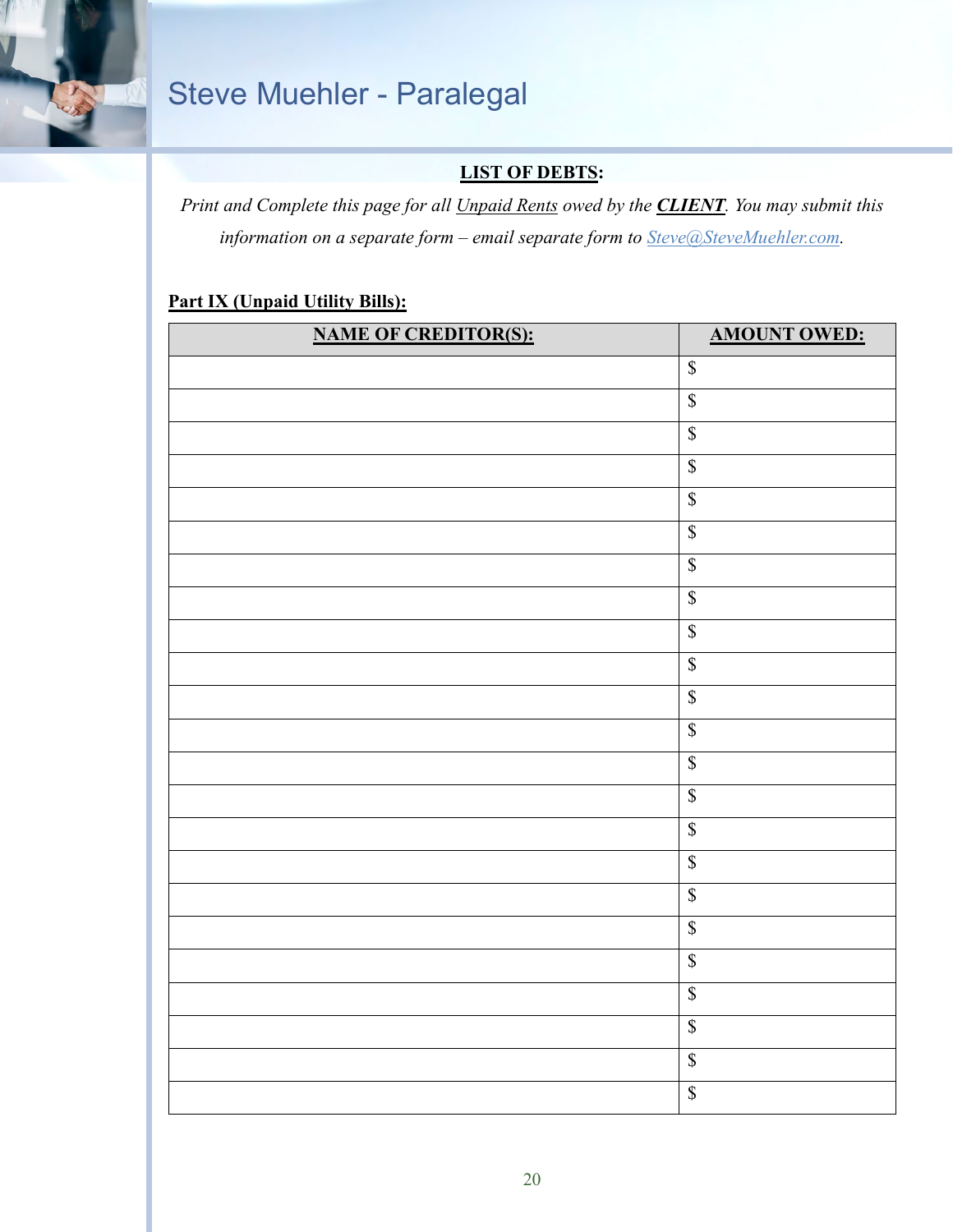

#### **LIST OF DEBTS:**

*Print and Complete this page for all Unpaid Taxes owed by the CLIENT. You may submit this information on a separate form – email separate form to [Steve@SteveMuehler.com.](mailto:Steve@SteveMuehler.com)*

#### **Part X (Unpaid Taxes):**

| <b>STATE, FEDERAL OR OTHER - INCLUDE YEAR</b> | <b>AMOUNT OWED:</b>      |
|-----------------------------------------------|--------------------------|
|                                               | $\mathbb{S}$             |
|                                               | $\boldsymbol{\$}$        |
|                                               | $\mathbb S$              |
|                                               | $\overline{\mathcal{S}}$ |
|                                               | $\sqrt{\frac{1}{2}}$     |
|                                               | $\overline{\mathbb{S}}$  |
|                                               | $\overline{\mathbb{S}}$  |
|                                               | $\overline{\mathbb{S}}$  |
|                                               | $\mathbb S$              |
|                                               | $\overline{\mathbb{S}}$  |
|                                               | $\mathbb S$              |
|                                               | $\overline{\mathbb{S}}$  |
|                                               | $\overline{\mathbb{S}}$  |
|                                               | $\overline{\mathbb{S}}$  |
|                                               | $\overline{\mathbb{S}}$  |
|                                               | $\overline{\mathbb{S}}$  |
|                                               | $\overline{\mathcal{S}}$ |
|                                               | $\mathbb S$              |
|                                               | $\overline{\mathcal{S}}$ |
|                                               | $\mathbb S$              |
|                                               | $\overline{\mathbb{S}}$  |
|                                               | $\overline{\mathbb{S}}$  |
|                                               | $\overline{\mathbb{S}}$  |
|                                               |                          |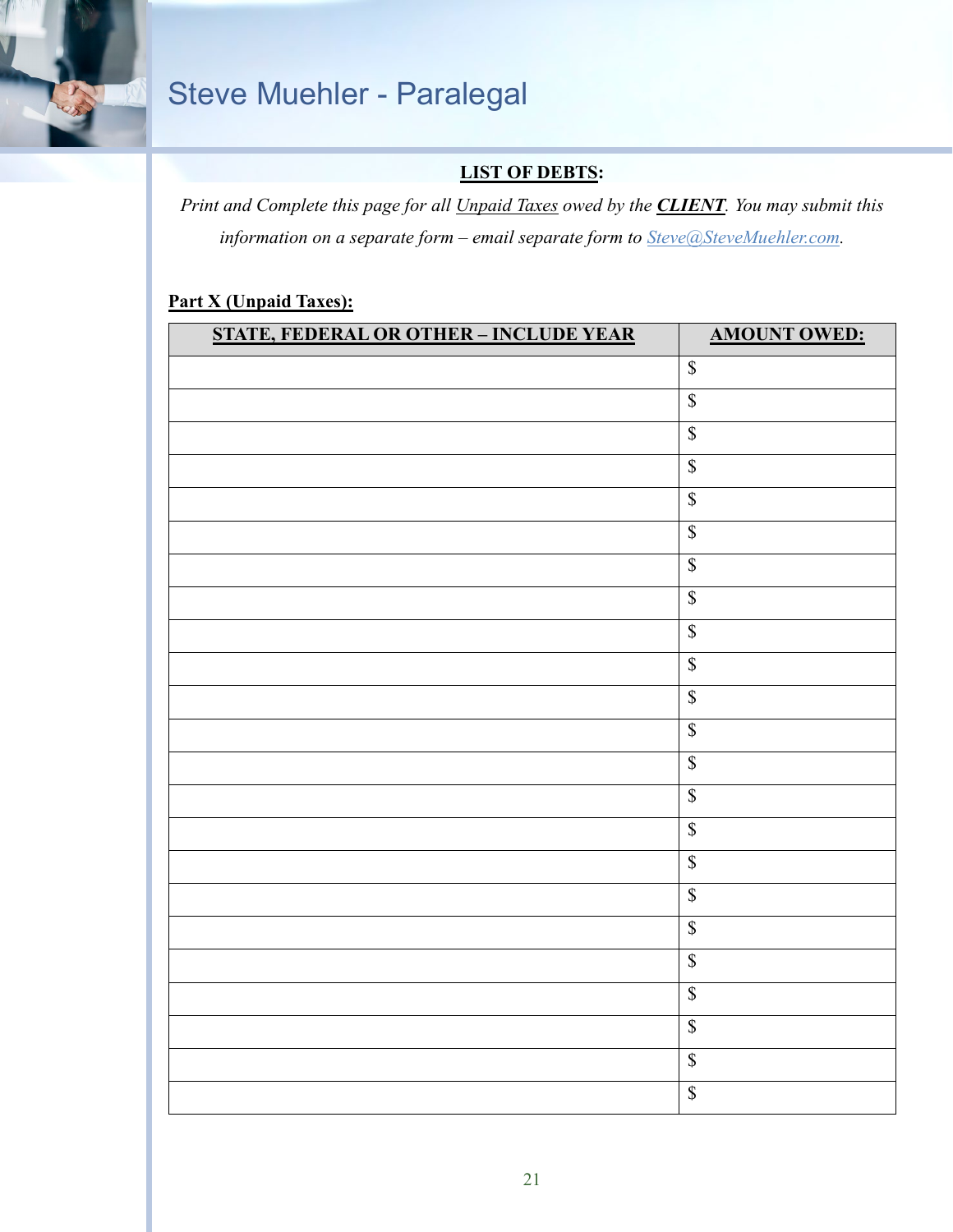

#### **LIST OF DEBTS:**

*Print and Complete this page for all Unpaid Service Fees owed by the CLIENT. You may submit this information on a separate form – email separate form to [Steve@SteveMuehler.com.](mailto:Steve@SteveMuehler.com)*

#### **Part XI (Unpaid Service Fees – Attorneys, Accountants, etc.):**

| <b>NAME OF CREDITOR(S):</b> | <b>AMOUNT OWED:</b>      |
|-----------------------------|--------------------------|
|                             | $\mathbb S$              |
|                             | $\overline{\mathbb{S}}$  |
|                             | $\sqrt{\frac{1}{2}}$     |
|                             | $\sqrt{\frac{2}{\pi}}$   |
|                             | $\overline{\mathbb{S}}$  |
|                             | $\sqrt{\frac{1}{2}}$     |
|                             | $\mathbb S$              |
|                             | $\sqrt{\frac{1}{2}}$     |
|                             | $\overline{\mathcal{S}}$ |
|                             | $\overline{\mathcal{S}}$ |
|                             | $\overline{\mathcal{S}}$ |
|                             | $\overline{\mathbb{S}}$  |
|                             | $\sqrt{\frac{1}{2}}$     |
|                             | $\sqrt{\frac{1}{2}}$     |
|                             | $\overline{\mathcal{S}}$ |
|                             | $\overline{\mathbb{S}}$  |
|                             | $\sqrt{\S}$              |
|                             | $\overline{\mathbb{S}}$  |
|                             | $\sqrt{\frac{1}{2}}$     |
|                             | $\overline{\mathbb{S}}$  |
|                             | $\sqrt{\ }$              |
|                             | $\mathbb S$              |
|                             | $\overline{\mathcal{S}}$ |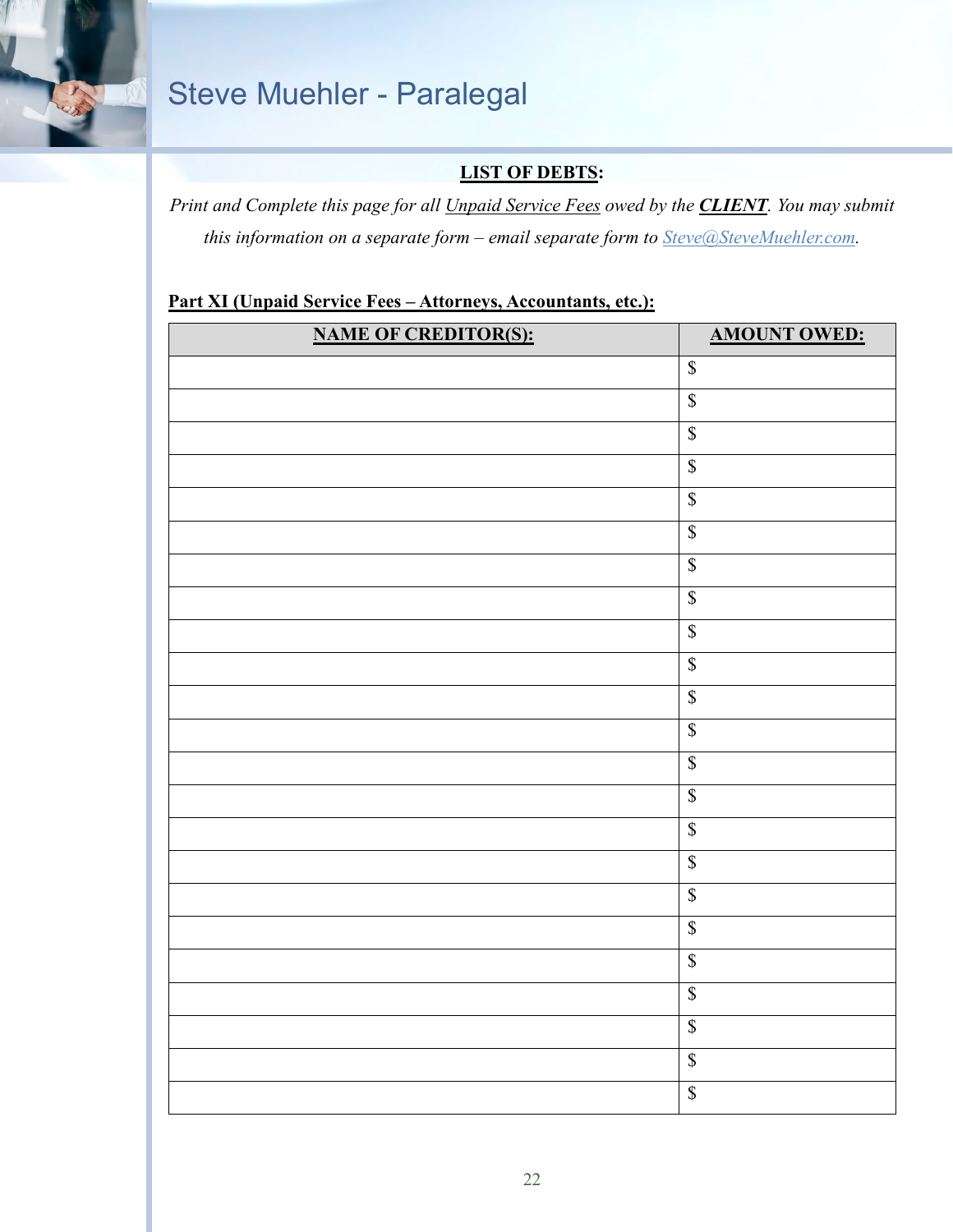

#### **LIST OF DEBTS:**

*Print and Complete this page for all Unpaid Trade Debts owed by the CLIENT. You may submit this information on a separate form – email separate form to [Steve@SteveMuehler.com.](mailto:Steve@SteveMuehler.com)*

#### **Part XII (Unpaid Trade Debts):**

| <b>NAME OF CREDITOR(S):</b> | <b>AMOUNT OWED:</b>      |
|-----------------------------|--------------------------|
|                             | $\mathbb{S}$             |
|                             | $\overline{\mathbb{S}}$  |
|                             | $\overline{\mathbb{S}}$  |
|                             | $\overline{\mathbb{S}}$  |
|                             | $\sqrt{\frac{1}{2}}$     |
|                             | $\overline{\mathbb{S}}$  |
|                             | $\overline{\mathcal{S}}$ |
|                             | $\overline{\mathbb{S}}$  |
|                             | $\mathbb S$              |
|                             | $\overline{\mathcal{S}}$ |
|                             | $\overline{\mathcal{S}}$ |
|                             | $\overline{\mathcal{S}}$ |
|                             | $\overline{\mathcal{S}}$ |
|                             | $\overline{\mathbb{S}}$  |
|                             | $\overline{\mathbb{S}}$  |
|                             | $\overline{\mathbb{S}}$  |
|                             | $\overline{\mathcal{S}}$ |
|                             | $\mathbb S$              |
|                             | $\overline{\mathcal{S}}$ |
|                             | $\mathbb S$              |
|                             | $\sqrt{\frac{1}{2}}$     |
|                             | $\overline{\mathcal{S}}$ |
|                             | $\overline{\mathbb{S}}$  |
|                             |                          |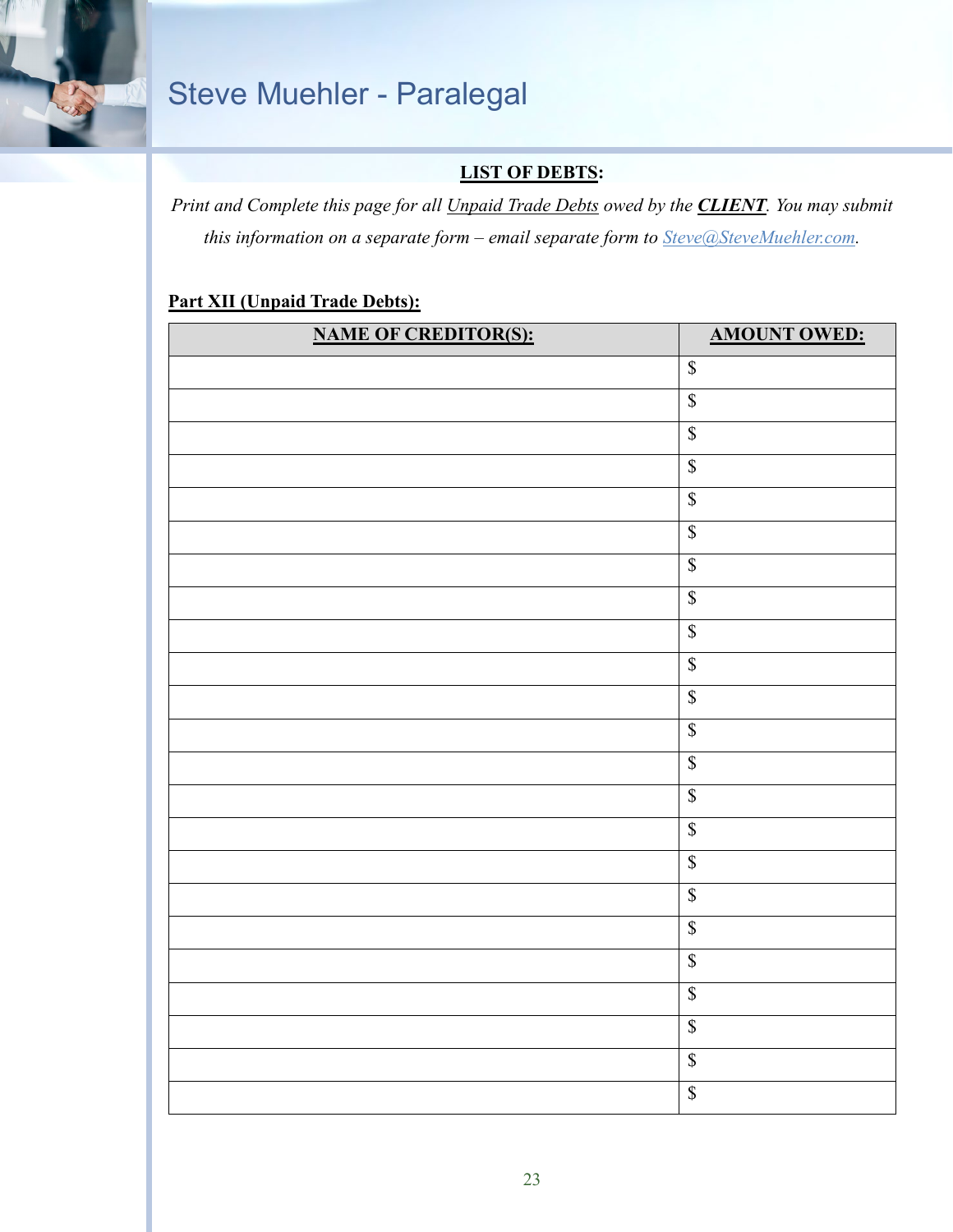

#### **LIST OF DEBTS:**

*Print and Complete this page for all Other Debts owed by the CLIENT. You may submit this information on a separate form – email separate form to [Steve@SteveMuehler.com.](mailto:Steve@SteveMuehler.com)* 

#### **Part XIII (Unpaid Debt Not Yet Listed):**

| <b>NAME OF CREDITOR(S):</b> | <b>AMOUNT OWED:</b>       |
|-----------------------------|---------------------------|
|                             | $\mathbb S$               |
|                             | $\overline{\mathcal{S}}$  |
|                             | $\sqrt{\frac{1}{2}}$      |
|                             | $\boldsymbol{\mathsf{S}}$ |
|                             | $\overline{\mathbb{S}}$   |
|                             | $\overline{\mathcal{S}}$  |
|                             | $\sqrt{\frac{2}{n}}$      |
|                             | $\sqrt{\frac{1}{2}}$      |
|                             | $\sqrt{\frac{2}{3}}$      |
|                             | $\sqrt{\frac{1}{2}}$      |
|                             | $\mathbb S$               |
|                             | $\overline{\mathcal{S}}$  |
|                             | $\overline{\mathbb{S}}$   |
|                             | $\overline{\mathbb{S}}$   |
|                             | $\boldsymbol{\mathsf{S}}$ |
|                             | $\sqrt{\frac{2}{n}}$      |
|                             | $\sqrt{\frac{1}{2}}$      |
|                             | $\sqrt{\frac{2}{n}}$      |
|                             | $\sqrt{\frac{1}{2}}$      |
|                             | $\overline{\mathcal{S}}$  |
|                             | $\sqrt{\frac{1}{2}}$      |
|                             | $\overline{\mathcal{S}}$  |
|                             | $\overline{\mathbb{S}}$   |
|                             |                           |